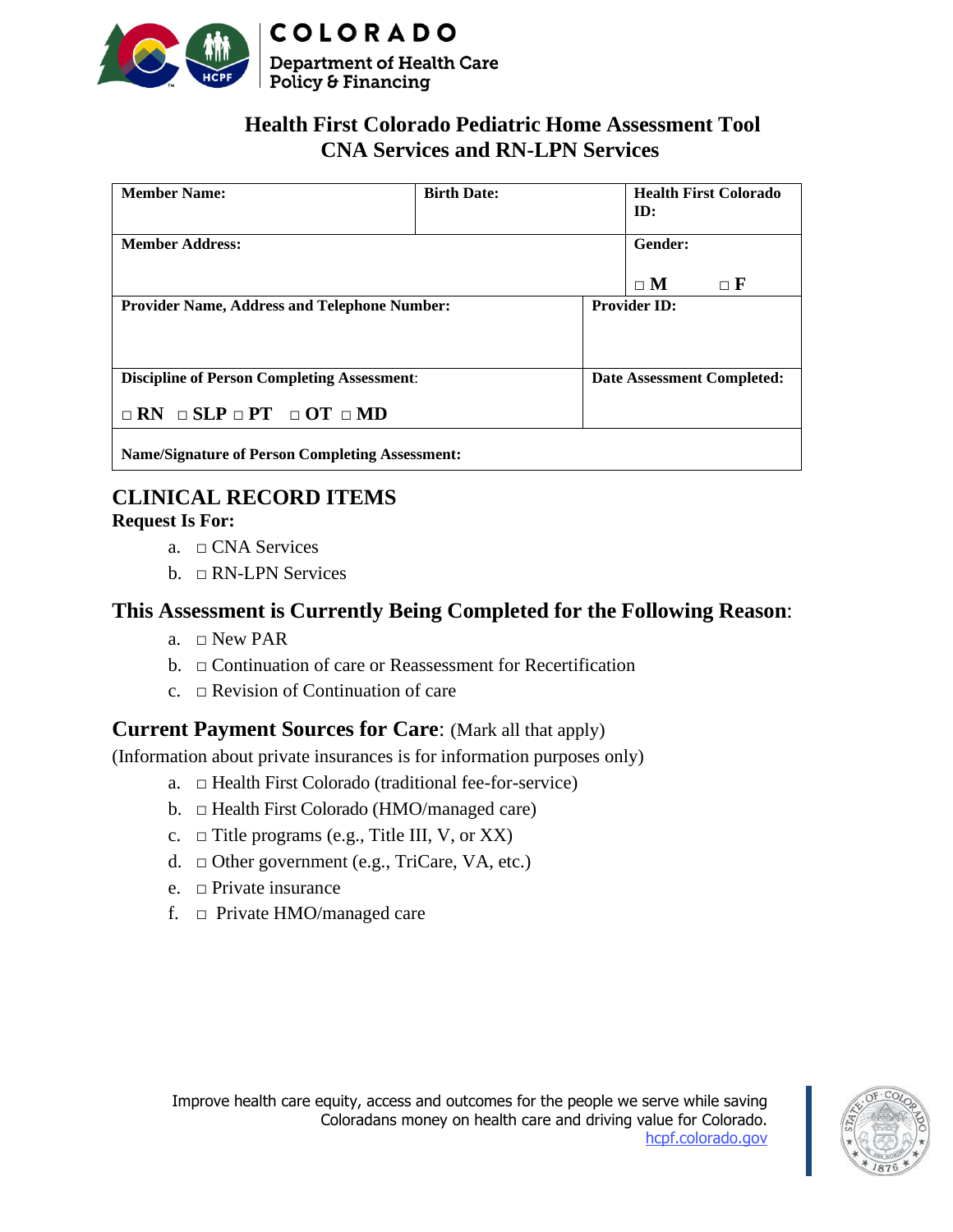

## **Patient History and Diagnoses**

List each diagnosis code using the current federal coding guidelines at the level of highest specificity for only those conditions. When applicable, include recent surgeries and procedures that are related to the member's skilled care needs.

**Principal and Secondary Diagnosis Codes with Descriptions:**

| . . |  |
|-----|--|
|     |  |

### **Home Equipment Currently in Use:**

Oxygen, CPAP, Suction, Wheelchair, Walker, Bath Chair, Stander, Feeding Equipment, Hospital Bed, Splints, or other assistive devices, technology, and equipment the member uses on a regular basis.

**Please note:** "Current ability is not age appropriate" references when task and/or services are above and beyond those required for a healthy child of the same age. The Department uses Iowa Ages & Stages to identify age appropriate benchmarks.

**REMINDER: You must attach the most recent physician orders and/or plan of care and the 485 – Home Health Certification and Plan of Care. It must include the most current federal coding guidelines, home equipment, and complete medication list. If using a Braden scale in the assessment, please attach it as well. There must be a documented decline in condition and/or on-going need documented in the member's record for all the following questions. PARs must be submitted at least 10 business days prior to the PAR start date. Unless otherwise indicated, please select only one response to each question.**

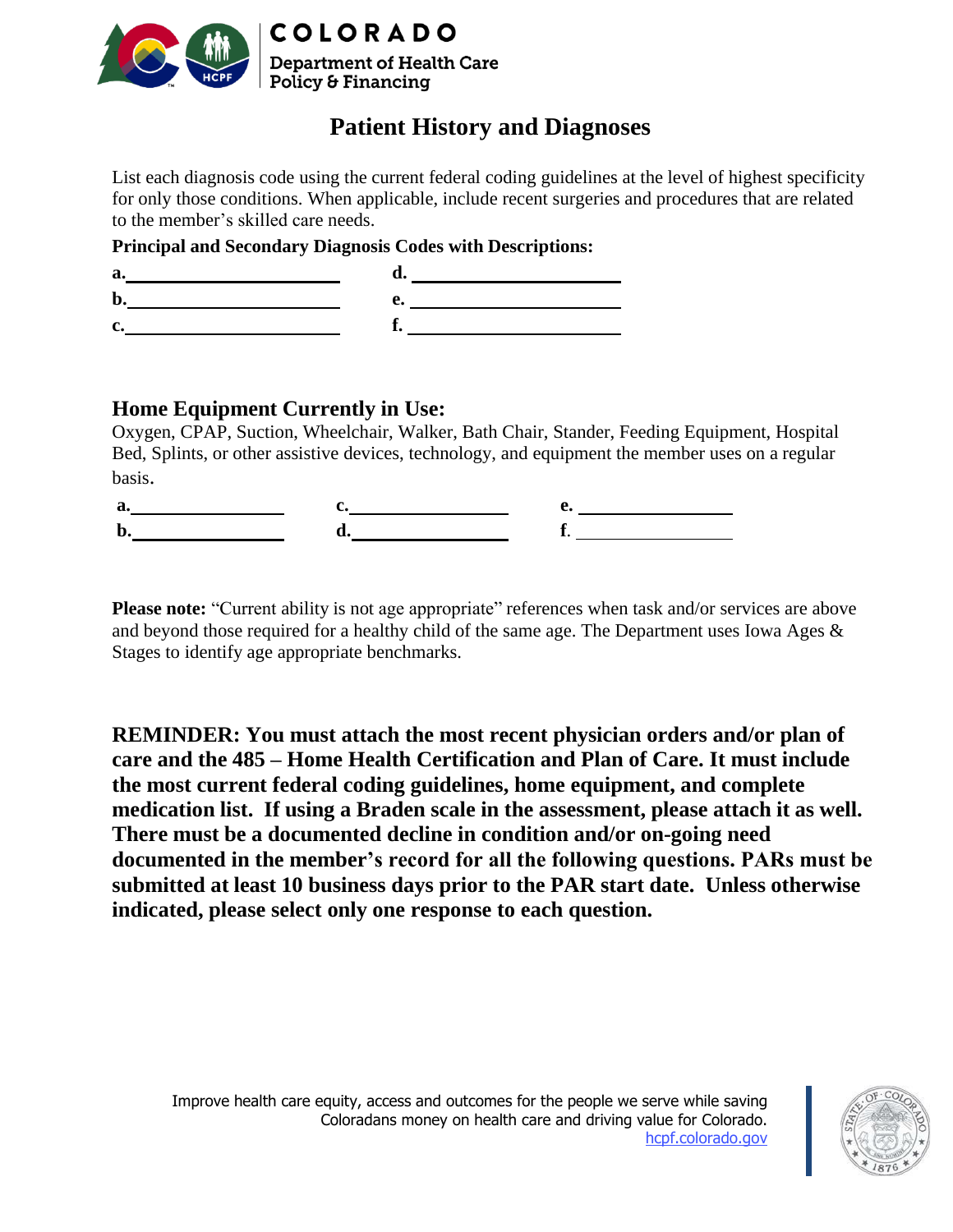

# **Pediatric Assessment Tool Definitions & Instructions**

## **MODIFIERS:**

Modifier sections A & B assess individual member functionality and/or other characteristics that directly impact the delivery of skilled care to the member. Choices of Minimum, Moderate, or Severe will require supporting documentation such as a completed 485 and/or clinic or therapy notes from a licensed professional.

## **Definitions regarding member's ability to function:**

**Minimum Effect:** member's ability to function is impacted  $\lt 25\%$  of the time or on a monthly basis**Moderate Effect:** member's ability to function is impacted 50-74% of the time or on a weekly basis**Severe Effect:** member's ability to function is impacted >75% of the time or on a daily basis

## **CNA TASKS:**

The CNA Task section assesses a member's skilled care needs. A choice of Minimum to Moderate orMaximum to Total Assistance will require supporting documentation such as a completed 485 and/or clinic or therapy notes from a licensed professional.

### **Definitions of Assistance:**

**Minimal Assistance:** member requires assistance 25% of time **Moderate Assistance:** member requires assistance 25-49% of time **Maximum Assistance:** member requires assistance 50-74% of time **Total Assistance:** member requires assistance >75% of time

## **RN TASKS:**

The RN Task section assesses a member's needs for nursing services based on skilled tasks to be performed and the frequency of nursing interventions.

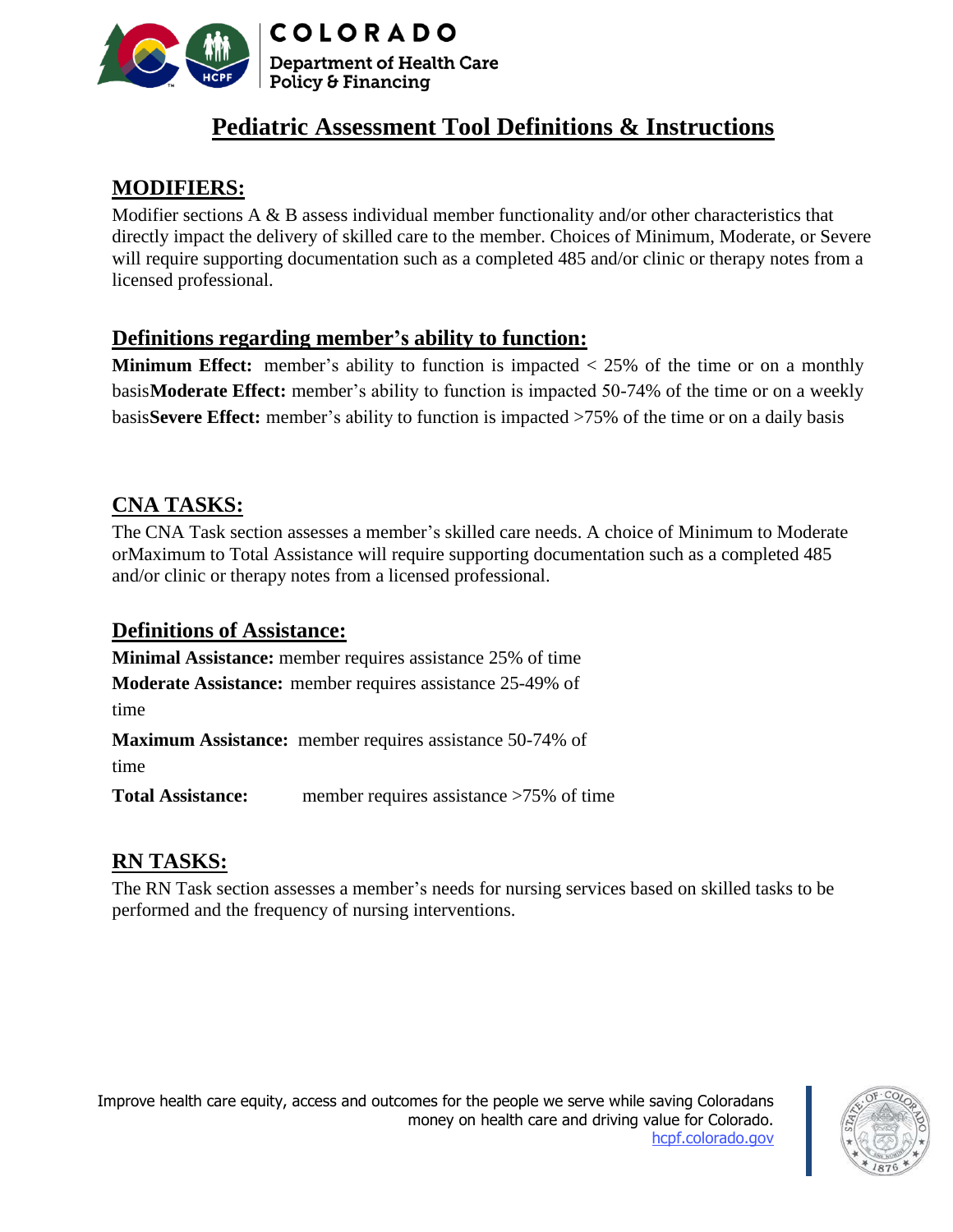

# **SECTION I: MODIFIERS MODIFIER SECTION A:**

- 1. **Communication - Expressive:** The ability of the member to express thoughts, feelings, and needsthrough their own means of communication.
	- a.  $\Box$  0 Member's ability to express thoughts, feelings, and needs does not impact the abilityto function
	- b.  $\Box$  1 Minimum effect on member's ability to function
	- c.  $\Box$  2 Moderate effect on member's ability to function
	- d.  $\Box$  3 Severe effect on member's ability to function
- 2. **Communication – Receptive:** The ability of the member to understand the communication ofothers in their own language.
	- a.  $\Box$  0 Member's understanding of verbal or non-verbal communication does not impact theability to function
	- b.  $\Box$  1 Minimum effect on member's ability to function
	- c.  $\Box$  2 Moderate effect on member's ability to function
	- d.  $\Box$  3 Severe effect on member's ability to function
- 3. **Levels of Cooperation:** The member's ability to cooperate or participate safely with daily activities. This includes identifying risks, acting in safe manner, and/or the display of aggression towards self or others.
	- a.  $\Box$  0 Member's level of cooperation does not affect the ability to function
	- b.  $\Box$  1 Minimum effect on member's ability to function
	- c.  $\Box$  2 Moderate effect on member's ability to function
	- d.  $\Box$  3 Severe effect on member's ability to function
- 4. **Neuromuscular Status:** Factors that impact the ability of the member to perform tasks on demand;this may include muscle weakness, paralysis, involuntary movements, amputated limbs and/or loss of limbs, contractures, spasticity, and/or other motor conditions.
	- a.  $\Box$  0 Member's neuromuscular factors do not affect ability to function
	- b.  $\Box$  1 Minimum effect on member's ability to function
	- c.  $\Box$  2 Moderate effect on member's ability to function
	- d.  $\Box$  3 Severe effect on member's ability to function

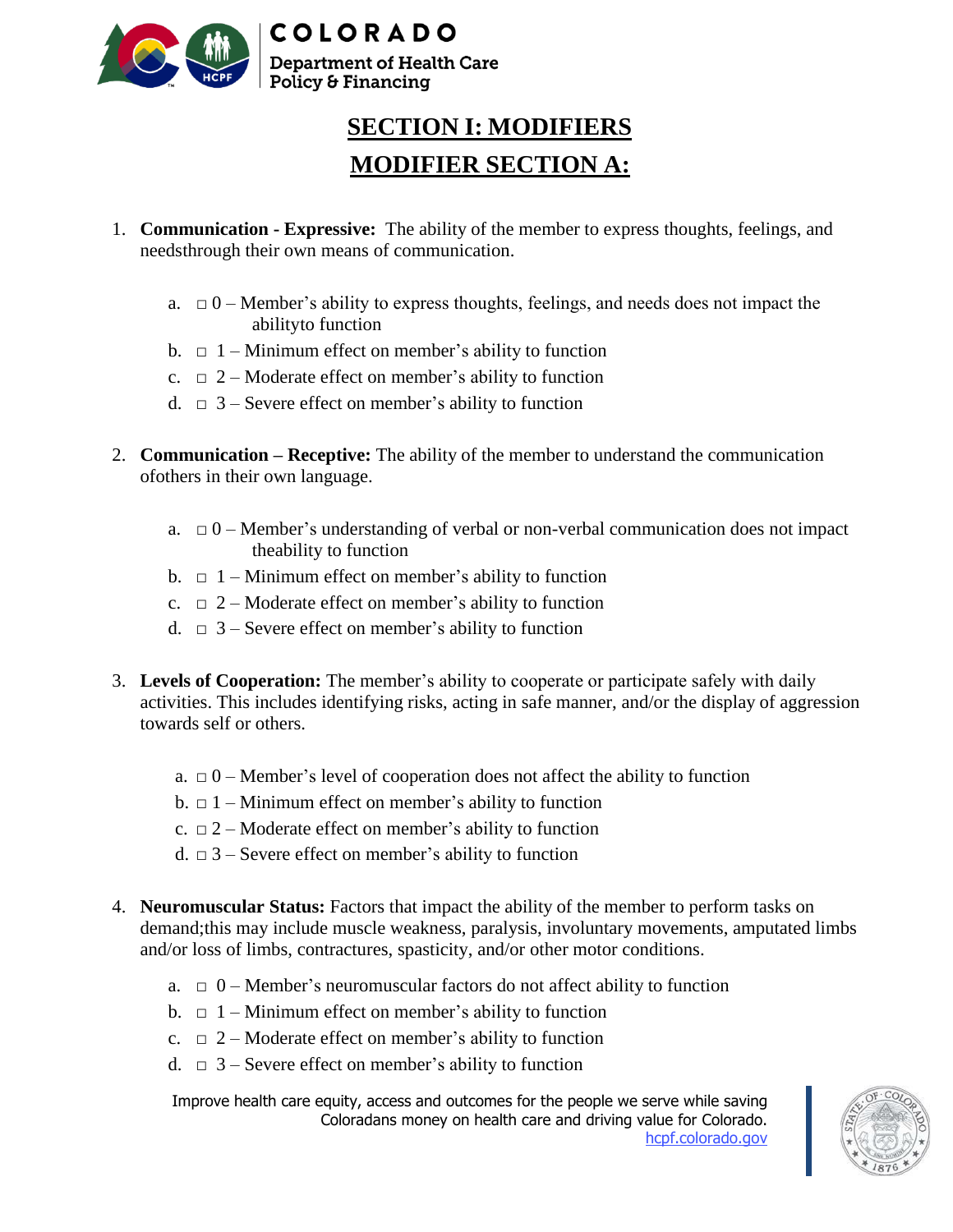

# **MODIFIER SECTION B**

- 1. **Airway Status:** Member has documented airway patency issues impacting daily care.
	- a.  $\Box$  0 Member has stable airway or airway status does not affect ability to function
	- b.  $\Box$  1 Minimum effect on member's ability to function
	- c.  $\Box$  2 Moderate effect on member's ability to function
	- d.  $\Box$  3 Severe effect on member's ability to function
- 2. **Hearing:** The impact of the member's auditory status in performing tasks on demand.
	- a.  $\Box$  0 The member's auditory status does not affect ability to function
	- b.  $\Box$  1 Minimum effect on member's ability to function
	- c.  $\Box$  2 Moderate effect on member's ability to function
	- d.  $\Box$  3 Severe effect on member's ability to function
- 3. **Pain:** Member has a documented chronic condition directly impacting daily care.
	- a.  $\Box$  0 Member does not have chronic pain or the member's pain does not impact ability tofunction
	- b.  $\Box$  1 Minimum effect on member's ability to function
	- c.  $\Box$  2 Moderate effect on member's ability to function
	- d.  $\Box$  3 Severe effect on member's ability to function
- 4. **Seizures**: Member has documented seizures directly impacting daily care.
	- a.  $\Box$  0 Member does not have seizures or seizures do not impact member's ability to function
	- b.  $\Box$  1 Minimum effect on member's ability to function
	- c.  $\Box$  2 Moderate effect on member's ability to function
	- d.  $\Box$  3 Severe effect on member's ability to function

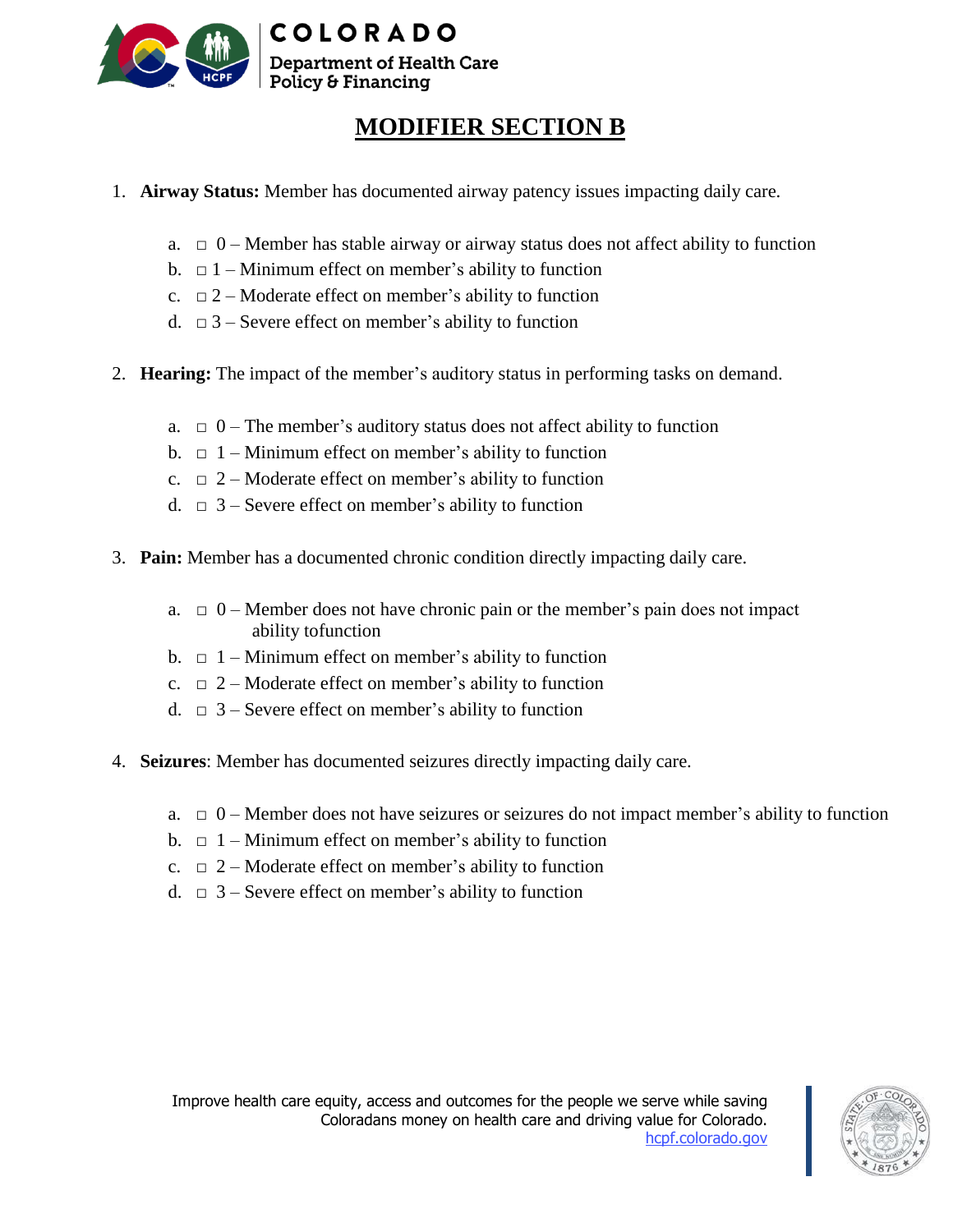

- 5. **Skin:** What is the member's risk of developing pressure ulcers?Member's Braden Score: \_
	- a.  $\Box$  0 No Risk (Total score 19-23) or Braden score not obtained
	- b.  $\Box$  1 Mild Risk (Total score 15-18)
	- c.  $\Box$  2 Moderate Risk (Total score 13-14)
	- d.  $\Box$  3 High Risk (Total score 10-12)
	- e.  $\Box$  4 Severe Risk (Total score < 9)
- 6. **Vision**: The impact of the member's visual status to perform tasks on demand.
	- a.  $\Box$  0 The member's visual status does not affect ability to function
	- b.  $\Box$  1 Minimum effect on member's ability to function
	- c.  $\Box$  2 Moderate effect on member's ability to function
	- d.  $\Box$  3 Severe effect on member's ability to function
- 7. **Weight:** Member's most current weight in pounds:
	- a.  $\Box$  0 Member weighs less than 50 pounds
	- b.  $\Box$  1 Member weighs 51-99 pounds
	- c.  $\Box$  2 Member weighs 100-149 pounds
	- d.  $\Box$  3 Member weighs >150 pounds

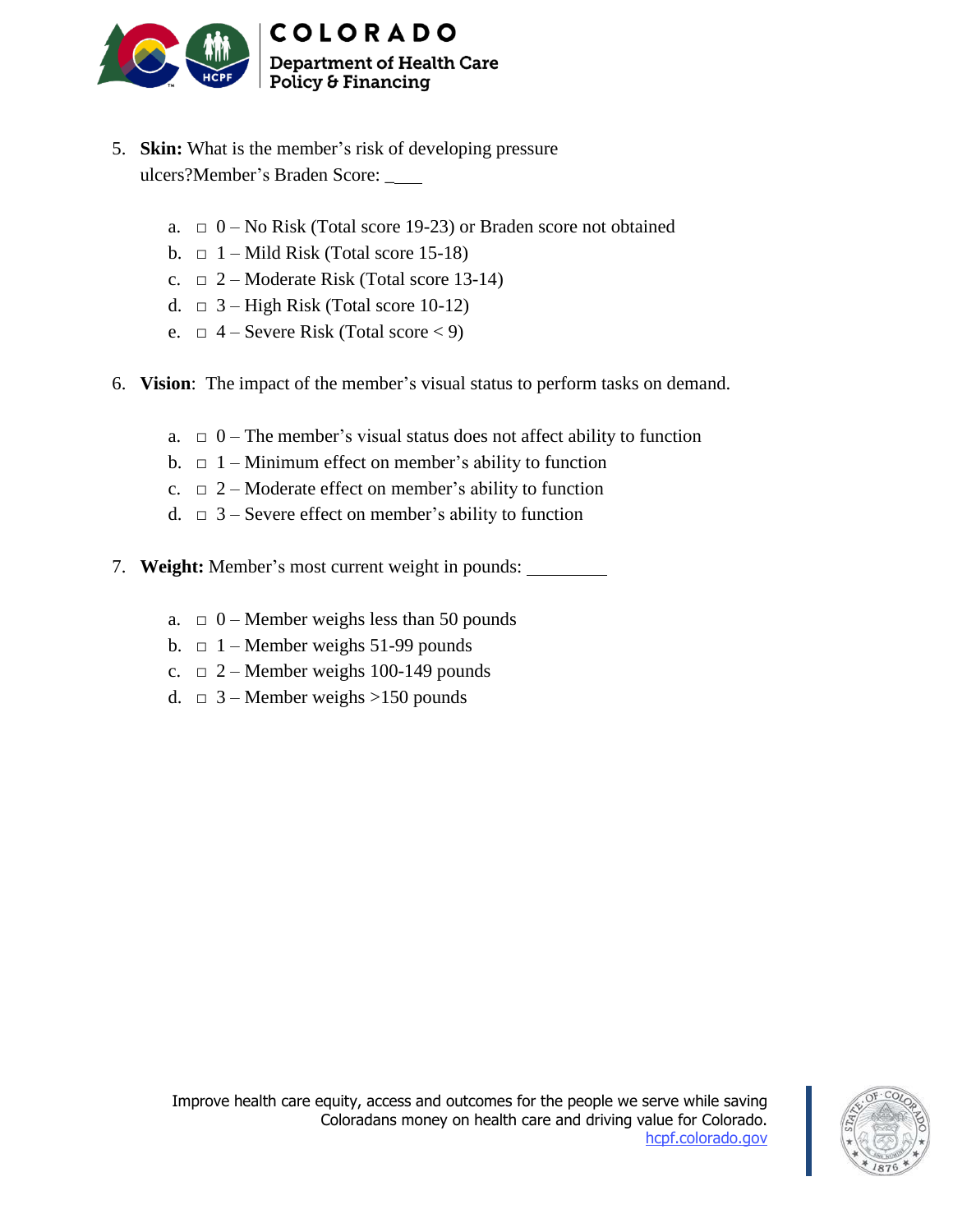

# **SECTION II: CNA SKILLED TASKS: SKILLED CERTIFIED NURSE AIDE SERVICES: BATHING**

**Factors that Make Task Skilled:** The presence of open wound(s), stoma(s), broken skin and/or active chronic skin disorder(s); member is unable to maintain balance or to bear weight reliably due to fragility of illness, injury or disability, history of falls, temporary lack of mobility due to surgery or other exacerbation of illness, injury or disability.

#### **Factors that Make it a Personal Care Task:**

Bathing is considered a personal care task when a member needs assistance with bathing, when the skin is unbroken and/or the member is independentwith assistive devices.

- **1. Bathing:** Excludes grooming (washing face, washing hands, and shampooing hair).
- a.  $\Box$  0 Member is able to bathe self in tub/shower independently including getting in and out of tub/shower, member can be verbally cued to bathe in tub/shower with set-up, current ability is age appropriate, or task is a personal care task
- b.  $\Box$  2 Member requires minimal to moderate assistance to complete bathing
- c.  $\Box$  4 Member requires maximum to totalassistance to complete bathing

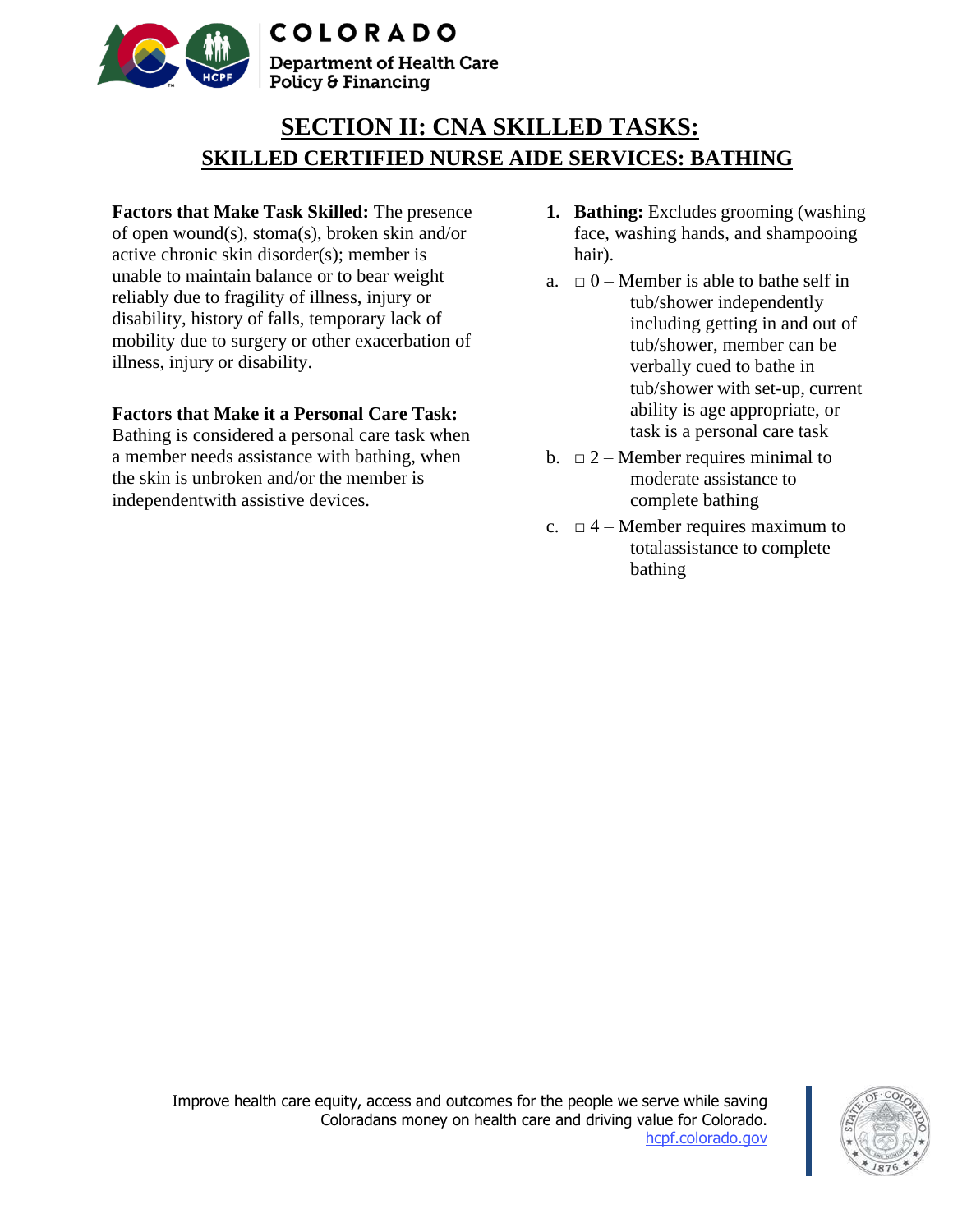

## **SKILLED CERTIFIED NURSE AIDE SERVICES: DRESSING**

**Factors that Make Task Skilled:** Dressing is considered a skilled task when the CNA must assist with the application of anti-embolic or pressure stockings, placement of braces or splints that can be obtained only with a prescription of a qualified physician, or when the member is unable toassist or direct care. Services may also be skilled when the member experiences a temporary lack of mobility due to surgery or other exacerbation of illness, injury or disability.

#### **Factors that Make it a Personal Care Task:**

Dressing is considered a personal care task when the member only needs assistance with ordinary clothing and application of support stockings of the type that can be purchased without a physician's order.

#### **2. Braces, Splints, and/or Pressure Stockings:**

- a.  $\Box$  0 Member either does not have physician ordered application of braces, splints, or anti-embolic stockings, does not require assistance with application, or current ability is age appropriate
- b.  $\Box$  1 Member requires physician orderedapplication and removal of braces, splints, or antiembolic stockings daily
- c.  $\Box$  2 Member requires physician ordered application and removal of braces, splints, or anti-embolic stockings greater than once perday

#### **3. Dressing:**

- a.  $\Box$  0 Member is able to dress without assistance, current ability is age appropriate, or task is a personal care task
- b.  $\Box$  1 Member requires minimal to moderate assistance to dress
- c.  $\Box$  2 Member requires maximum to total assistance to dress

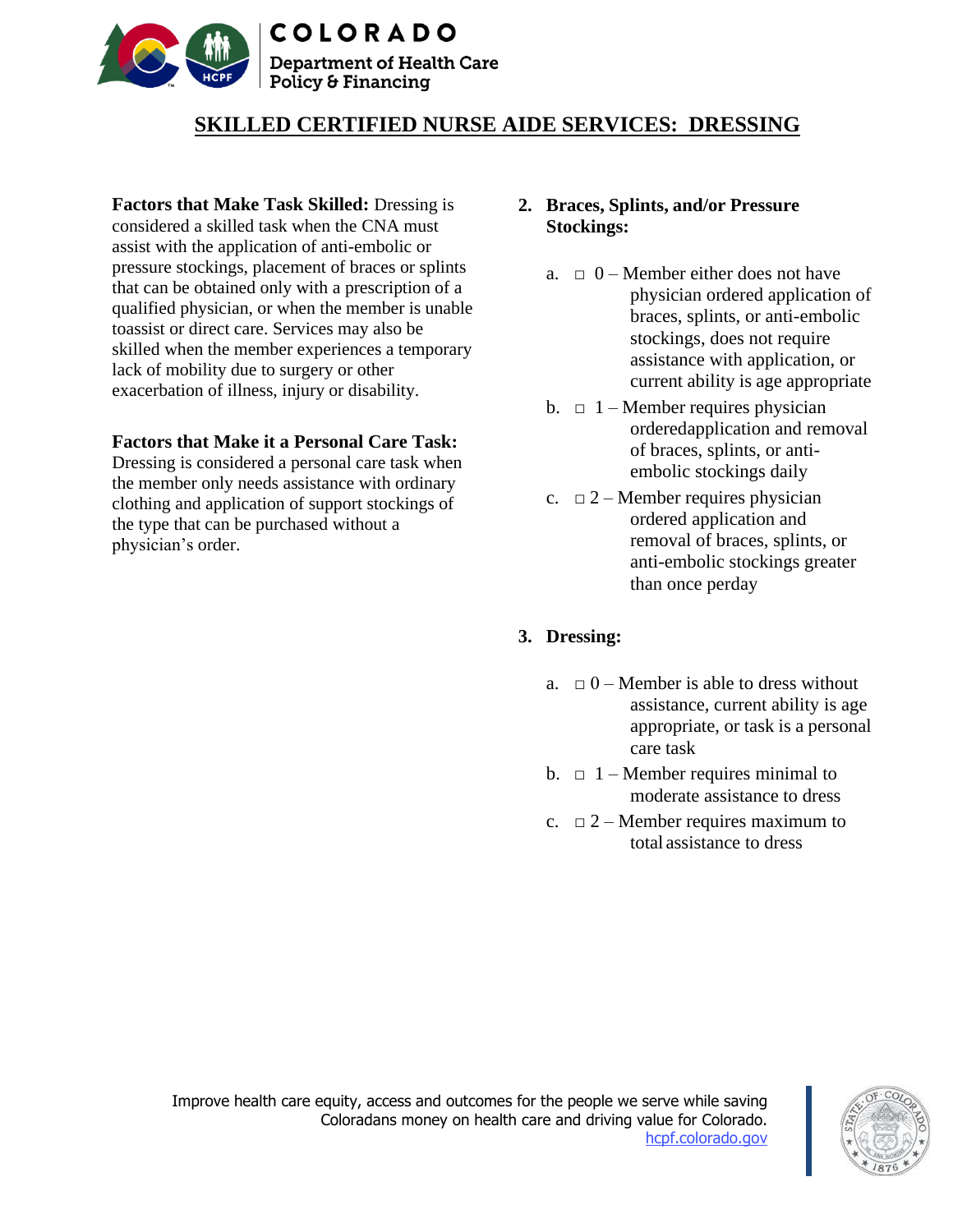**COLORADO Department of Health Care Policy & Financing** 

## **SKILLED CERTIFIED NURSE AIDE SERVICES: EATING/ENTERAL FEEDS**

**Factors that Make Task Skilled:** Syringe feeding and tube feeding may be performed by a CNA who has been deemed competent to administer feedings via tube or syringe (Home Health agencies may also choose to delegate this task to the CNA). Oral feeding is skilled only when the member is unable to communicate verbally, non-verbally or through other means, the member is unable to be positioned upright, the member is on a modified texture diet or when the member hasa physiological or neurogenic chewing and/or swallowing problem, when there is the presence ofa structural issue (such as cleft palate) or other documented swallowing issues. A member with a history of aspirating food or on mechanical ventilations may create a skilled need for feeding assistance.

CNA may provide oral suctioning.

#### **Factors that Make it a Personal Care Task:**

A personal care provider can assist members with feeding when the member can independently chew and swallow without difficulty and be positionedupright. Member is able to eat or be fed with adaptive utensils.

#### **4. Eating or Oral Feedings:**

- $a \cap 0$  Member is able to independently chew and swallow without difficulties, the member does not eat by mouth, current ability isage appropriate, or the task is a personal care task
- b.  $\Box$  2 Member requires minimal to moderate assistance during meals
- c.  $\Box$  4 Member requires maximum to total assistance during meals
- **5. Enteral G-tube/J-tube feedings. CNA must have RN oversight to perform task:** Total time includes pump set up/discontinuation and/or administering bolus feeds.
	- a.  $\Box$  0 Member does not require enteral feeds or task is not delegated to CNA
	- b.  $\Box$  2 Tasks can be completed in less than 1 hour per day
	- c.  $\Box$  4 Tasks can be completed in greater than 1 hour per day

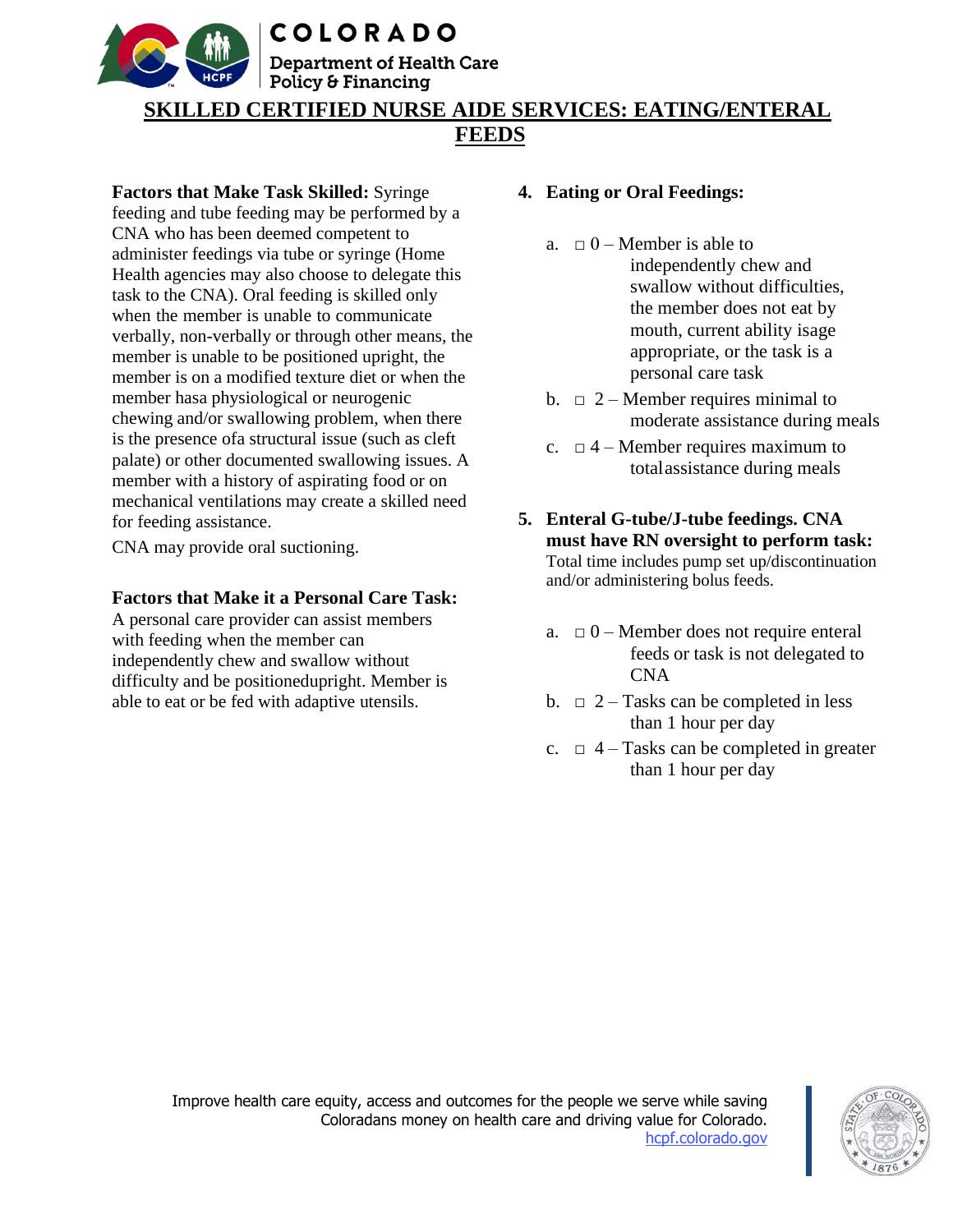

### **SKILLED CERTIFIED NURSE AIDE SERVICES: MEDICATION**

**Factors that Make Task Skilled:** None; unless the CNA meets the DORA approved CNA-MED certification which is always a skilled task. CNA may ask member if he or she has taken his/her medications. CNA may replace oxygen tubing and may set oxygen to ordered flow rate (SEE Respiratory care).

#### **Factors that Make it a Personal Care Task:**

A personal care provider may assist a member withmedication only when the medications have been pre-selected by the member, his/her Family Member/Caregiver, a nurse, or a pharmacist, and are stored in containers other than the prescription bottles, such as prefilled medicationminders. Medication minder containers shall be clearly marked as to day and time of dosage andreminding includes: inquiries as to whether medications were taken; verbal prompting to take medications; handing the appropriately marked medication minder container to the member; and, opening the appropriately marked medication minder container for the member if the member is physically unable to open the container.These limitations apply to all prescription and all overthe-counter medications.

#### **6. Medication.**

- **a.**  $\Box$  0 CNA does not have MED Authority
- b.  $\Box$  2– Member requires a CNA with a DORA approved MED Authority to administer medications and will provide medications

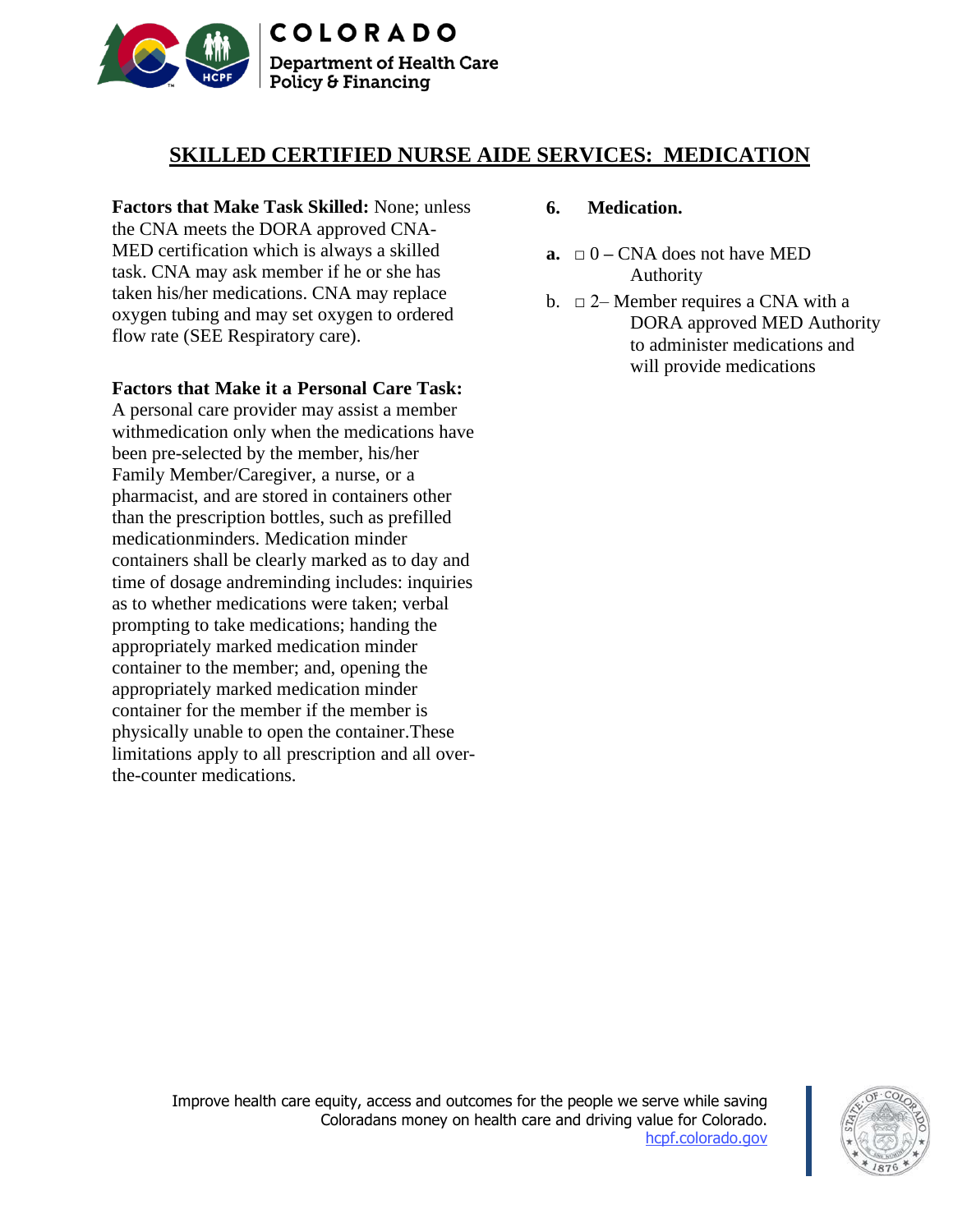

## **SKILLED CERTIFIED NURSE AIDE SERVICES: MOBILITY**

**Factors that Make Task Skilled:** When the member is unable to assist or direct care or when hands-on assistance is required for safe ambulation and member is unable to maintain balance or to bear weight reliably or has not been deemed independent with assistive devices ordered by a qualified physician.

#### **Factors that Make it a Personal Care Task:**

A personal care provider may assist members withambulation who have the ability to balance and bear weight or when the member is independent with an assistive device.

#### **7. Mobility/Ambulation:**

Assistive devices include but are not limited to splints, braces, standers, and/or walkers.

- a.  $\Box$  0 Member is able to independently walk/operate wheelchair or assistance devices on even and uneven surfaces, negotiate stairs with or without railings, has the ability to balance and bear weight, current ability is age appropriate, or the task is a personal care task
- b.  $\Box$  3 Member is able to ambulate/operatewheelchair or assistance deviceswith minimal to moderate assistance
- c.  $\Box$  6 Member is able to ambulate/operatewheelchair or assistance devices with maximum to total assistance

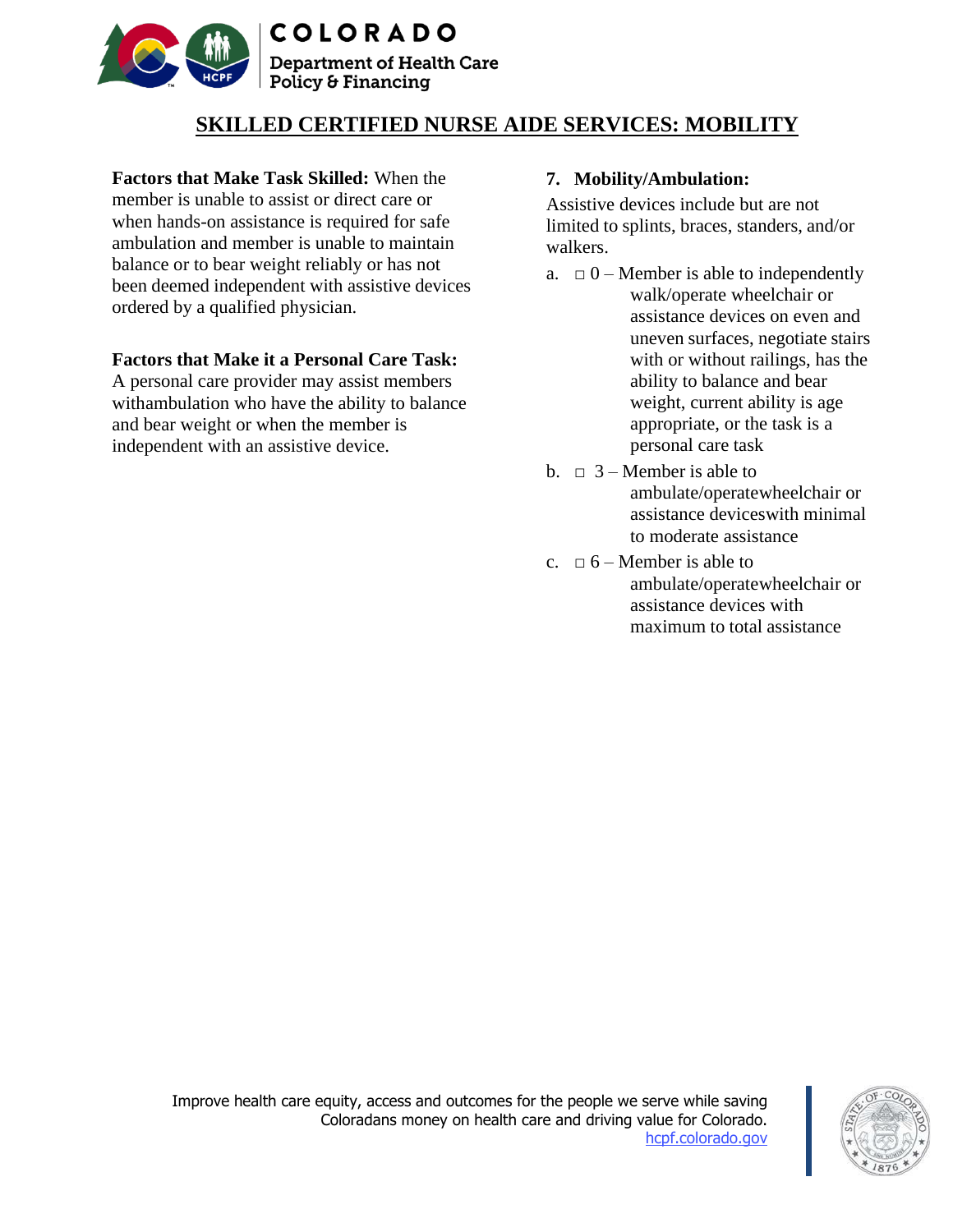

## **SKILLED CERTIFIED NURSE AIDE SERVICES: MODIFIED DIET PREPARATION**

#### **Factors that Make Task Skilled:** Diets that

require nurse oversight to administer correctly and meals that must have a modified consistency (thickened liquids, etc.) are considered skilled CNA tasks. There must be a documented decline in condition and/or ongoing need documented in the member's record.

#### **Factors that Make it a Personal Care Task:**

Meal preparation is a personal care task except as defined above. Diets that do not require nurse oversight include (but are not limited to) diabetic diet, low salt diet, low/high carbohydrate diet, low/high protein diet, gluten free diet, "heart smart "diet, low/high fat diet, low/high cholesterol diet, low/high calorie, vegetarian, low/high fiber diet, low/high nutrient diet (e.g. calcium, vitamin K, potassium) or allergen modified diet

- **8. Modified meal preparation. CNA must have RN oversight to perform task:**
- a.  $\Box$  0 Member does not require meals with a modified consistency or task ordoes not require oversight
- b.  $\Box$  2 Member requires meals with a modified consistency and/orthe CNA has oversight to perform task

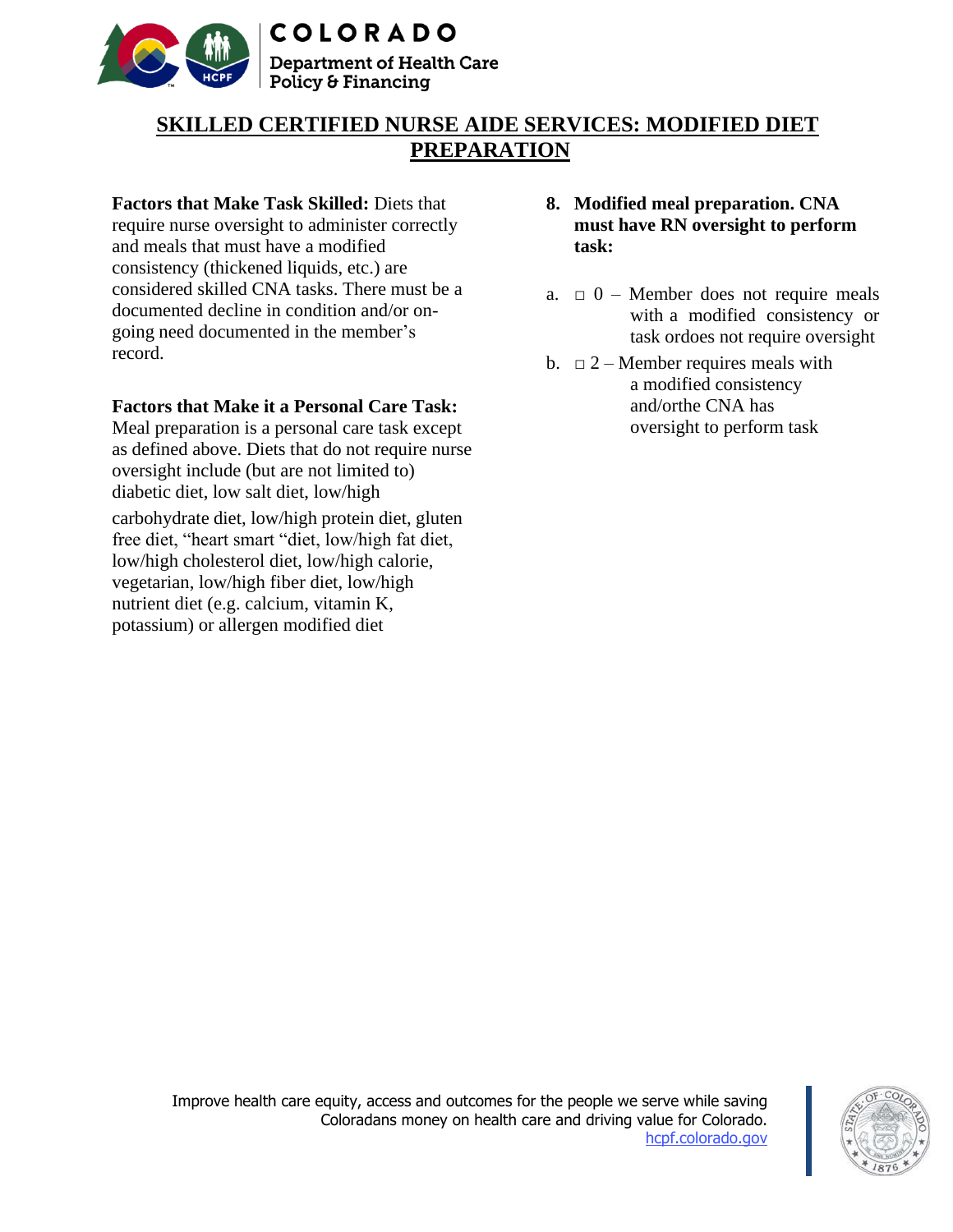### **COLORADO Department of Health Care Policy & Financing SKILLED CERTIFIED NURSE AIDE SERVICES: PERSONAL HYGIENE**

#### **Factors that Make Task Skilled:**

**Hair Care** Member is unable to complete task independently. The member requires shampoo/conditioner that is prescribed by a qualified physician and dispensed by a pharmacy and/or when the member has open wound(s) or stoma(s) on the head. Task may be completed during skilled bath/shower. Styling of hair is not considered a skilled task.

**Mouth Care:** Mouth care for members who are unconscious, have difficulty swallowing or are at risk for choking and aspiration is considered skilled care. Mouth care is also skilled when a member has decreased oral sensitivity or hypersensitivity or when the member is on medications that increase the risk of dental problems or bleeding, injury or medical diseaseof the mouth.

CNA may provide oral suctioning.

**Nail Care:** Nail care for members with a medicalcondition that involves peripheral circulatory problems or loss of sensation, at risk for bleeding and/or are at a high risk for injury secondary to the nail care may only be completed by a CNA who has been deemed competent in nail care for this population.

**Shaving:** Members with a medical condition that might involve peripheral circulatory problems or loss of sensation or when the member has an illness or takes medications that are associated with a high risk for bleeding. This task is also considered skilled when the member has broken skin (at/near shaving site) or when he or she hasa chronic active skin condition.

#### **Factors that Make it a Personal Care Task:**

**Hair Care:** A personal care provider may assist members with the maintenance and appearance of his/her hair. Hair care within these limitations may include shampooing with non-medicated shampoo or medicated shampoo that does not require a physician's prescription, drying, combing and styling of hair. Active and chronic skin issues such as dandruff and cradle cap do not make this task skilled.

**Mouth Care:** A personal care provider may assist and perform mouth care. This may include denture care and basic oral hygiene. The presence of gingivitis, receding gums, cavities and other general dental problems do not make mouth care skilled.

**Nail Care:** A personal care provider may assist with nail care, which may include soaking of nails, pushing back cuticles without utensils, and filing of nails. Assistance by a personal care provider shall not include nail trimming.

**Shaving:** A personal care provider may assist a member with shaving only with an electric or a safety razor.

- **9. Grooming:** Includes hair care, mouth care, nail care, shaving.
	- a.  $\Box$  0 Member is able to perform grooming tasks independently, current ability is age appropriate, or tasks are not personal care tasks
	- b.  $\Box$  1 Member requires assistance to complete 1 grooming task
	- c.  $\Box$  2 Member requires assistance to complete 2 grooming tasks
	- d.  $\Box$  3 Member requires assistance to complete 3 grooming tasks
	- e.  $\Box$  4 Member is completely dependent and requires total assistance for all grooming tasks

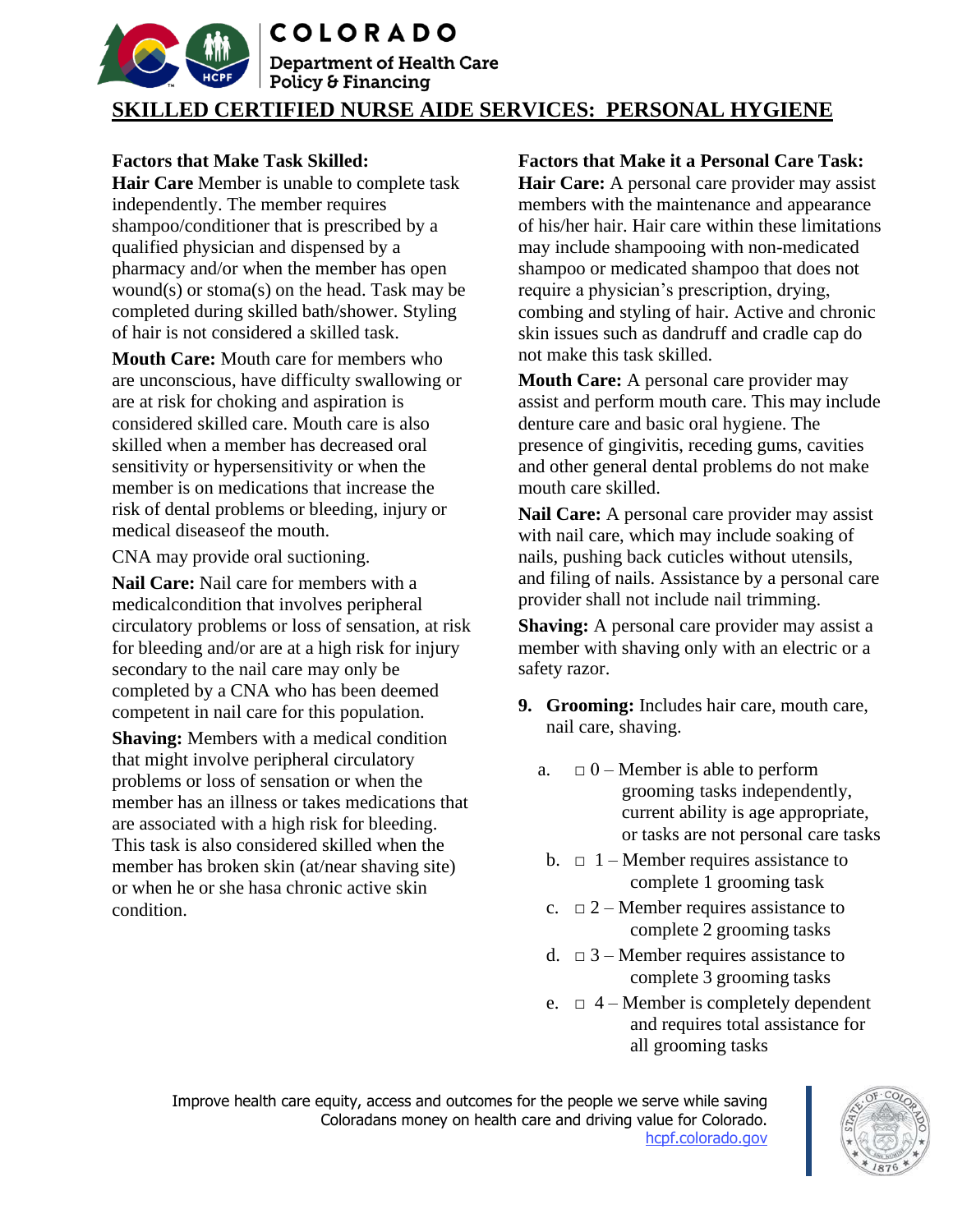

## **SKILLED CERTIFIED NURSE AIDE SERVICES: PERSONAL HYGIENE**

**Factors that Make Task Skilled:** Member requires additional skin care that is prescribed by a qualified physician and/or dispensed by a pharmacy, when the member has broken skin, a wound(s) or an active skin disorder and member is unable to apply product independently due to illness, injury or disability. There must be a documented decline in condition and/or on-going need documented in the member's record.

#### **Factors that Make it a Personal Care Task:**

Skin care is a personal care task when a member's skin is unbroken, and when any chronic skin problems are not active. The skin care provided by a personal care provider shall be preventative rather than therapeutic in nature and may include the application of non-medicated lotions and solutions, or of lotions and solutions not requiring a physician's prescription.

#### **10. Skin care. Includes application of a physician ordered product.**

- a.  $\Box$  0 Member does not have a G-tube, J- tube, stoma, or broken skin requiring a physician ordered product or task is not performed by a CNA
- **b.**  $\Box$  1 Member has a G-tube, J-tube, stoma, or broken skin requiring a physician ordered product at least daily
- **11. Skin Care. Includes application of overthe-counter products or routine G-tube/ J-tube care. Does not include application of a physician ordered product.**
	- a.  $\Box$  0– Member does not have a G-tube, J-tube, stoma, splints and/or braces, or broken skin
	- b.  $\Box$  1– Member has a G-tube, J-tube, broken skin, splints and/or braces, or stomas requiring care or simple dressing changes on a daily basis.

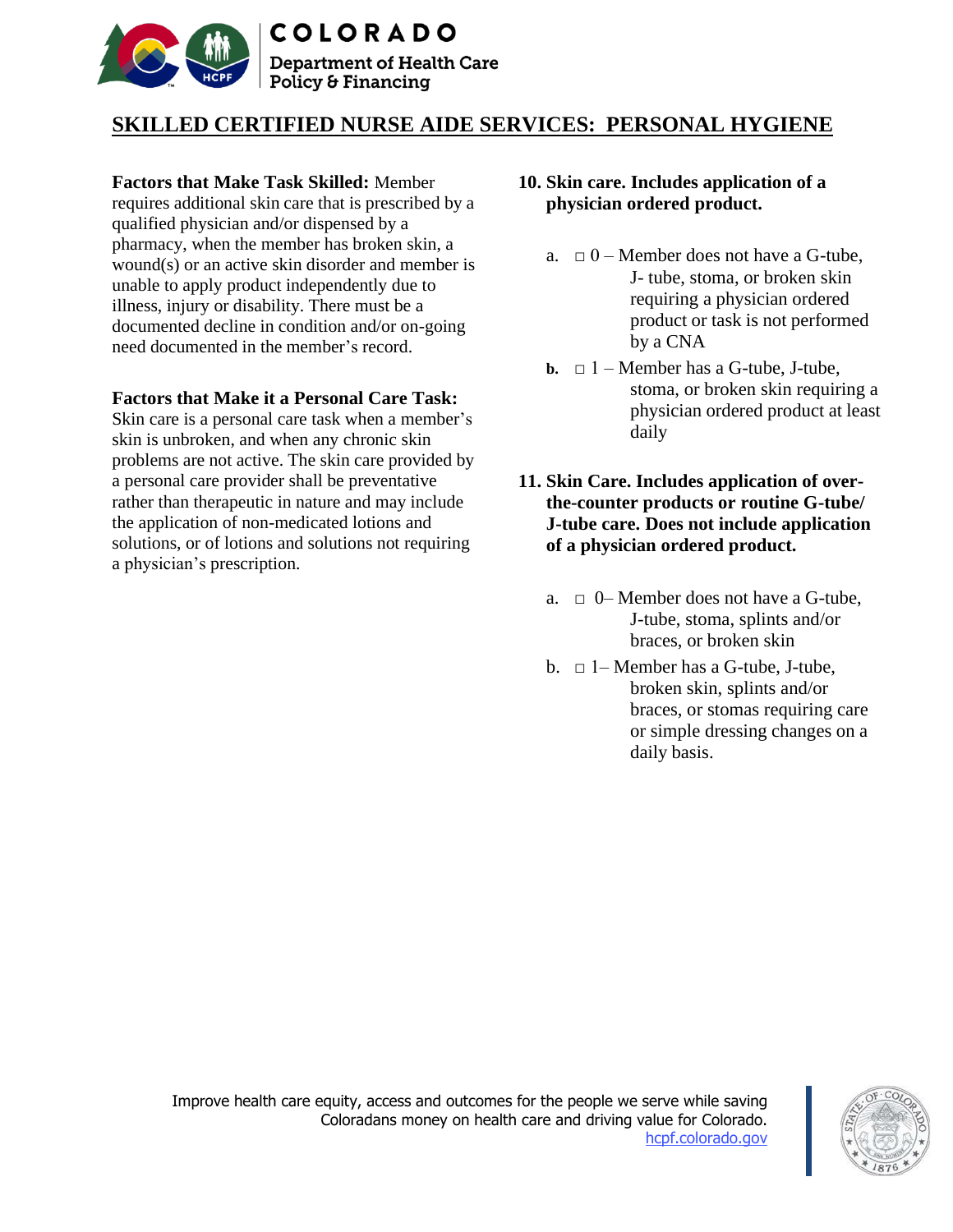

## **SKILLED CERTIFIED NURSE AIDE SERVICES: RANGE OF MOTION**

**Factors that Make Task Skilled**: Services must be provided by a CNA when the exercise or range of motion exercise is prescribed by a qualified physician. Skilled services include ROM and when the CNA has demonstrated competency, the CNA may also perform passive ROM exercises.

#### **Factors that Make it a Personal Care Task:**

A personal care provider may assist a member withexercise. However, this does not include assistance with a plan of exercise prescribed by a qualified physician. A personal care provider may remind the member to perform ordered exercise program. Assistance with exercise that can be performed by a personal care provider is limited to the encouragement of normal body movement, as tolerated, on the part of the member and encouragement with a prescribed exercise program. A personal care provider shall not perform passive ROM.

#### **12. ROM/Exercise:**

Includes an OT, PT or MD ordered exercise plan including exercise, passive or active ROM, use of standers, gait trainers or other similar equipment meant to improve development, muscle tone, or stretching.

- a.  $\Box$  0 Member is able to exercise or is sufficiently active without assistance, requires a reminder to perform an ordered exercise program, task is performed by a licensed therapist, or task is a personal care task
- b.  $\Box$  2 Combined daily program consists of less than 1 hour per day
- c.  $\Box$  4 Combined daily program consists of greater than 1 or more hours per day

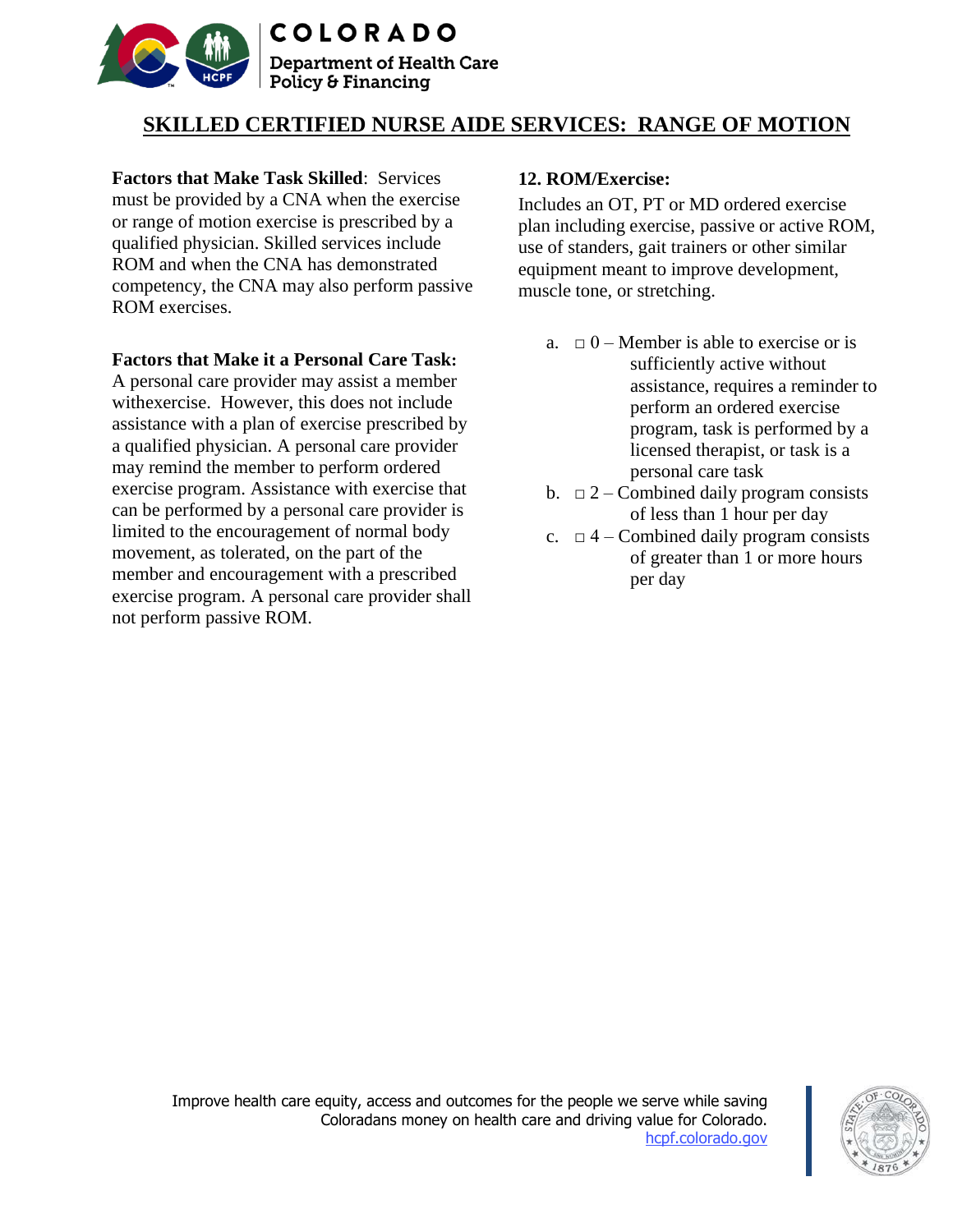

## **SKILLED CARE: RESPIRATORY CARE**

 **ALL Respiratory Services must be provided by a CNA and only when the CNA has been deemed competent (and when applicable the task has been delegated).**

#### **13. Chest Percussive Therapy, HFCWO (High Frequency Chest Wall Oscillation) vest or cough assist**: **The CNA must be competent to perform this task.**

- a.  $\Box$  0 Member does not receive CPT, vest treatments, or cough assistance or task is notperformed by the CNA
- b.  $\Box$  2 CPT, vest treatments, or cough assist is ordered and performed 1 to 2 times per day
- c.  $\Box$  4 CPT, vest treatments, or cough assist is ordered and performed 3 or more times per day
- **14. Oxygen Therapy**: Member needs assistance to replace oxygen tubing or nasal cannula and setoxygen at ordered flow rate; this includes PRN use of oxygen.
	- a.  $\Box$  0 No
	- b.  $\Box$  1 Yes
- **15. Member requires oral suctioning (also referred to dental suctions) to remove superficial oralsecretions.**
	- a.  $\Box$  0 Member does not require oral suctioning or the member is able to remove secretionsindependently
	- b.  $\Box$  1 Member requires infrequent or as need (PRN) oral suctioning to remove oral secretions
	- c.  $\Box$  2 Member requires frequent oral suctioning to remove oral secretions

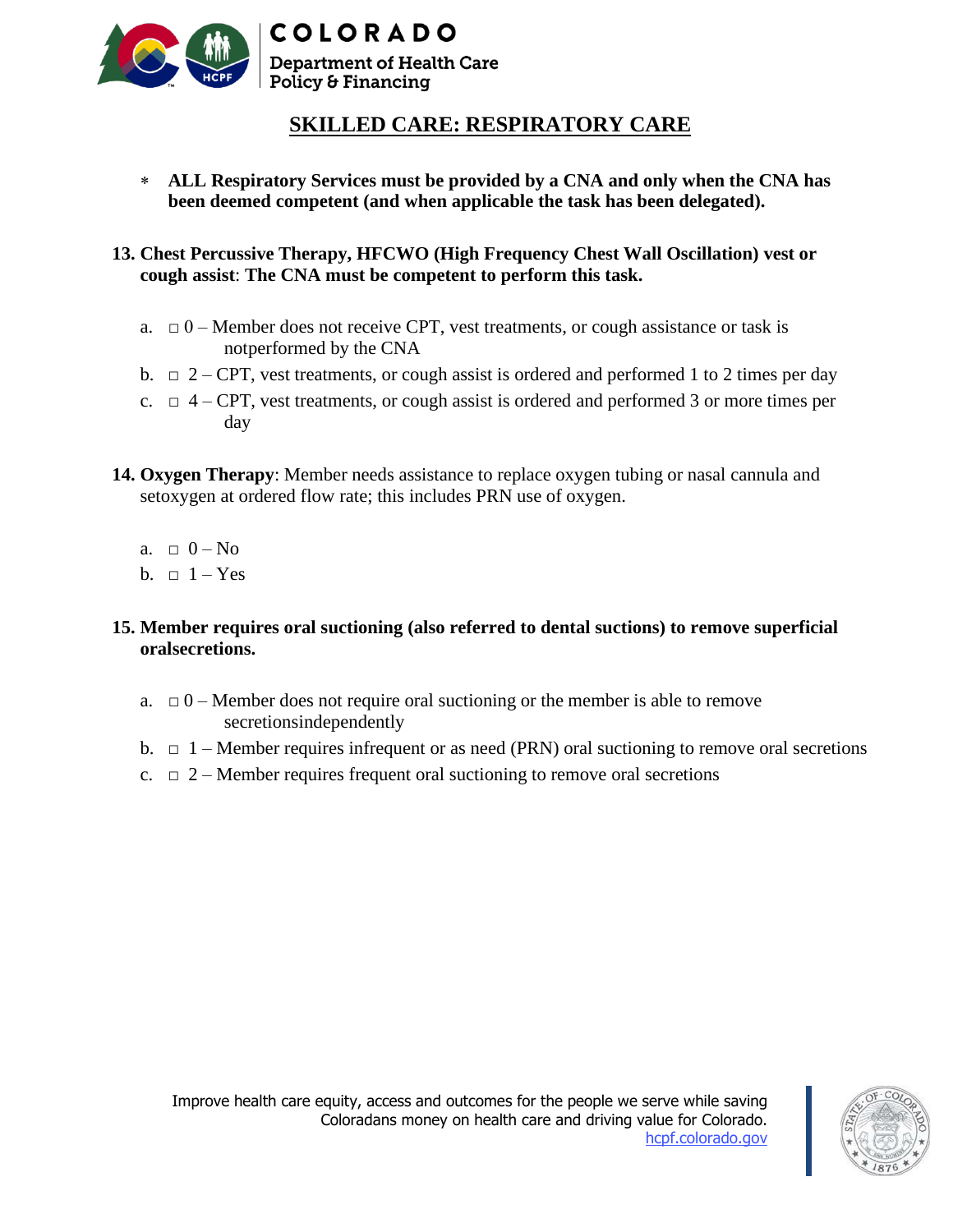

## **SKILLED CERTIFIED NURSE AIDE SERVICES: TOILETING**

**Factors that Make Task Skilled:** Unable to assist or direct care, broken skin or recently healed skin break down (less than 60 days). Member requires skilled skin care associated with bowel care or member has been assessed as having a high and on-going risk for skin breakdown. There mustbe a documented decline in condition and/or on- going need documented in the member's record.

#### **Factors that Make it a Personal Care Task:**

A personal care provider may assist a member to andfrom the bathroom, provide assistance with bedpans and commodes; pericare, or changing of clothing and pads of any kind used for the care of incontinence.

#### **16. Bowel Frequency:**

- a.  $\Box$  0 On average, member has a bowel movement twice per a day or less
- b.  $\Box$  1 On average, member has a bowel movement 3 to 4 times per day
- c.  $\Box$  2 On average, member has a bowel movement 5 or more times perday

#### **17. Bowel Hygiene:**

- a.  $\Box$  0 Member is able to manage bowel hygiene safely, current ability is age appropriate, or task is a personal care task
- b.  $\Box$  2 Member requires minimal to moderate assistance for bowel hygiene
- c.  $\Box$  4 Member requires maximum to total assistance for bowel hygiene; may include changing diapers and perineal care associated withdiaper changes

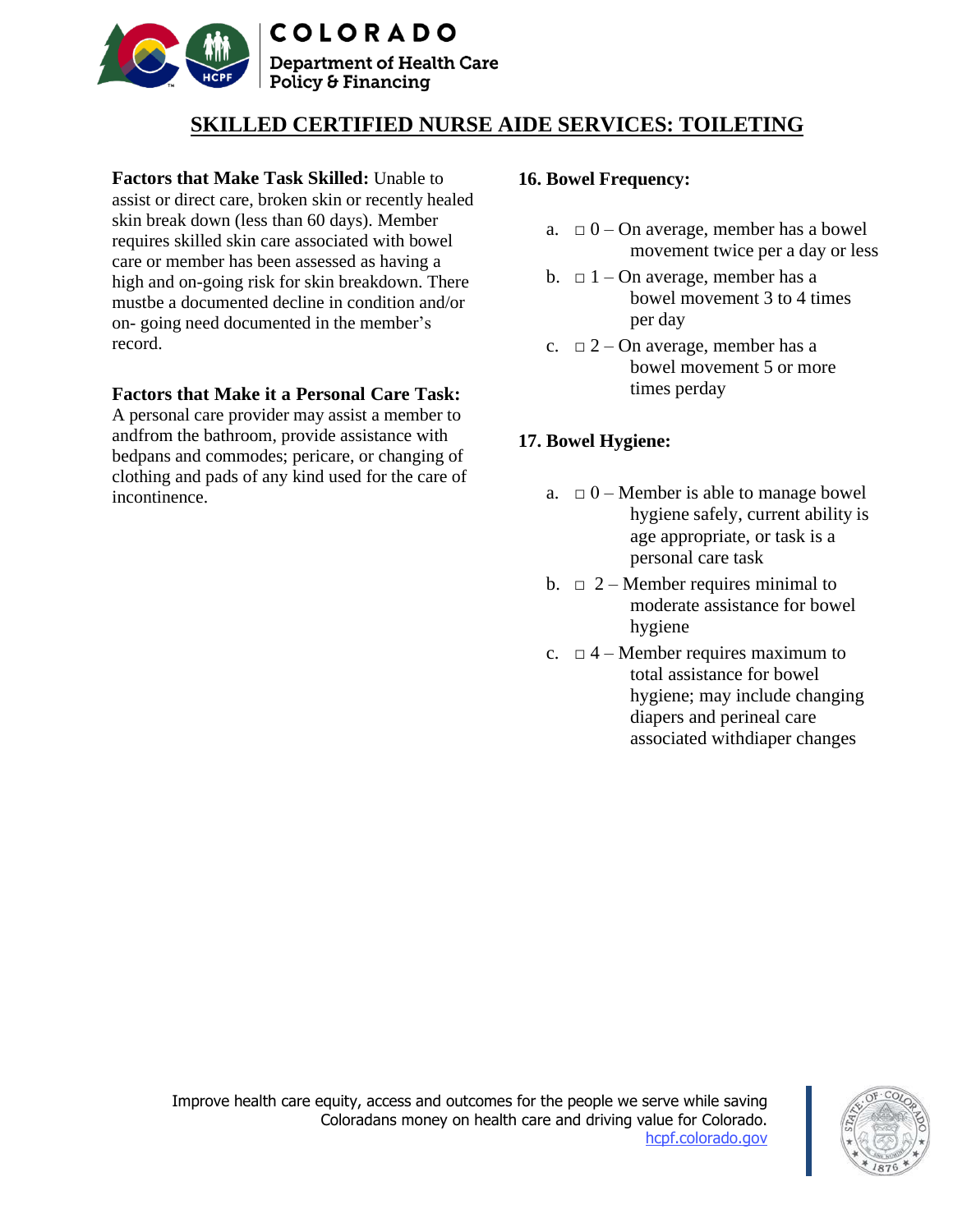

## **SKILLED CERTIFIED NURSE AIDE SERVICES: TOILETING BOWEL PROGRAM**

#### **Factors that Make Task Skilled:** Members

must have a relatively stable or predictable bowel program/condition and CNA must be deemed competent to provide the member specific program as ordered by a qualified physician. Delegated Bowel Programs may include the use of over-the-counter suppositories and enemas.

#### **Factors that Make it a Personal Care Task:**

A personal care provider may empty ostomy bags and provide assistance with other ostomy care only when there is no need for skilled skin care or for observation or reporting to a nurse. A personal care provider shall not perform digital stimulation or insert suppositories.

#### **18. Bowel Elimination - Ostomy:**

- a.  $\Box$  0 Member does not have an ostomyfor bowel elimination
- **b.**  $\Box$  1 Member has an ostomy for bowel elimination

#### **19. Bowel Program:**

- a.  $\Box$  0 No bowel program, member receivesan oral stool softener or laxative,or physician ordered bowel program consists of the use of digital stimulation, or over the counter suppositories ordered on an as needed basis
- b.  $\Box$  1 Physician ordered bowel program consists of the use of digital stimulation or over the counter suppositories ordered at least on a weekly basis
- c.  $\Box$  4 Physician ordered bowel program consists of the use of digital stimulation or over the counter suppositories ordered for every day

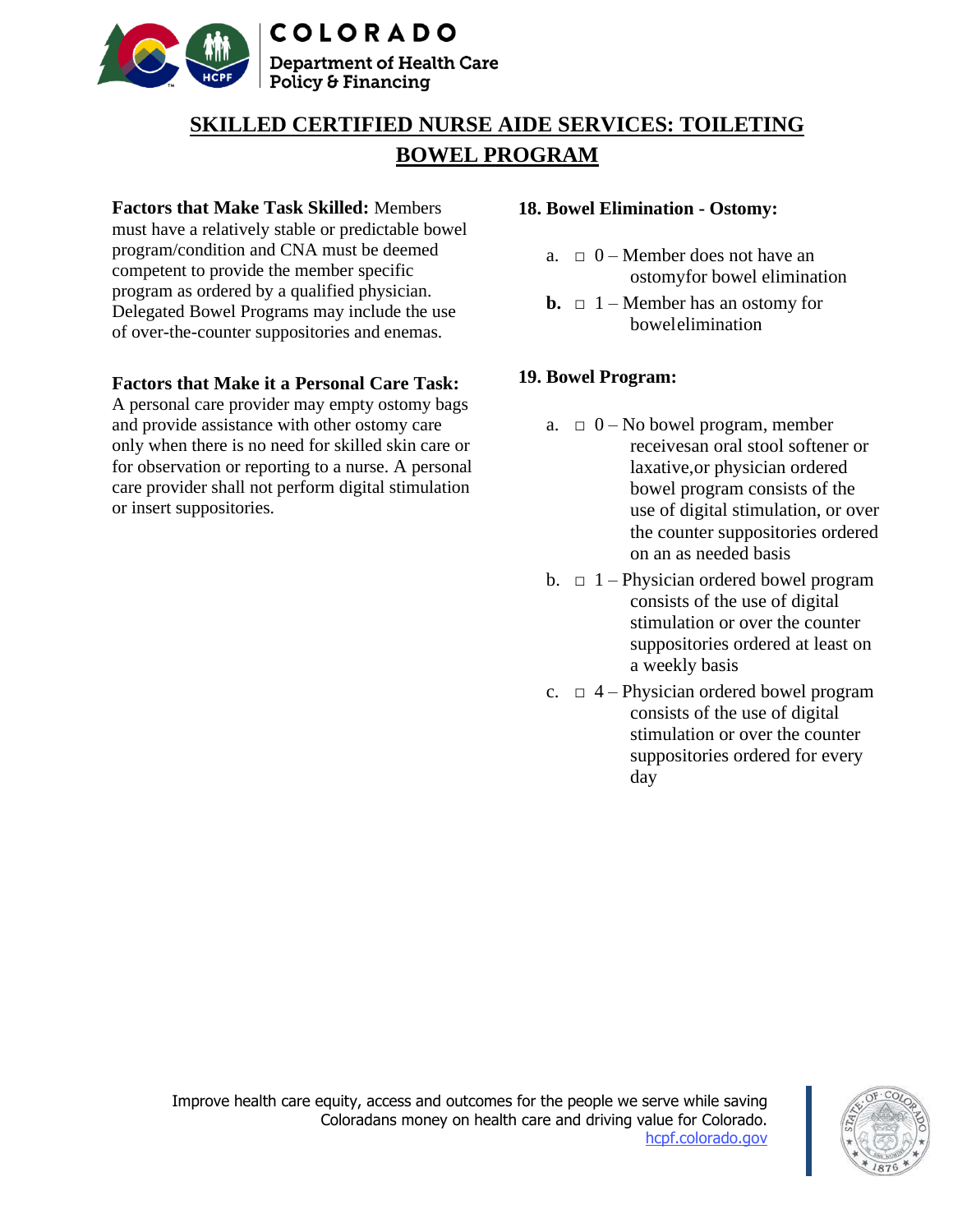

## **SKILLED CERTIFIED NURSE AIDE SERVICES: TOILETING CATHETER CARE**

#### **Factors that Make Task Skilled:** Emptying

catheter collection bags (indwelling or external) is considered skilled care only when there is a need to record and report the member's urinary output to the member's nurse. If the indwelling catheter tubingneeds to be opened for any reason and the member isunable to do so independently.

#### **Factors that Make it a Personal Care Task:**

A personal care provider may empty urinary collection devices, such as catheter bags as well as provide pericare for member with indwelling catheters.

#### **20. Catheter Care:**

- a.  $\Box$  0 No catheter care required
- b.  $\Box$  1 Catheter may be emptied without a need to record output and indwelling catheter tubing needs to be disconnected/reconnected
- c.  $\Box$  2 Catheter may be emptied and/or indwelling catheter tubing needs to be disconnected/reconnected, and catheter output must be recorded and reported to RN per physicians' orders

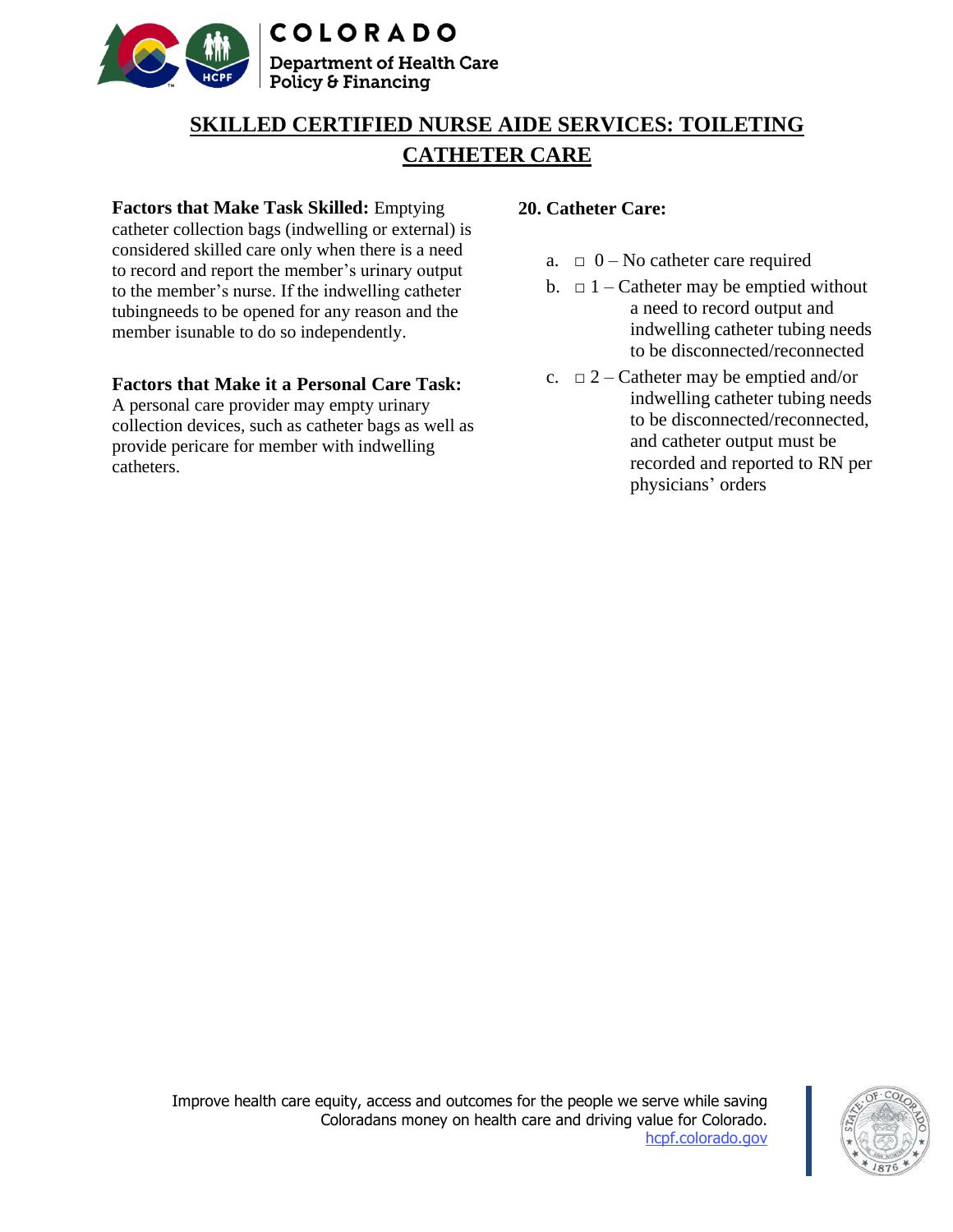

## **SKILLED CERTIFIED NURSE AIDE SERVICES: TOILETING URINARY HYGIENE**

#### **Factors that Make Task Skilled:** Member is

unable to assist or direct care, or has broken skin or recently healed skin breakdown (less than 60 days). Member requires skilled skin care associated with bladder or bowel care or member has been assessed as having a high and on-goingrisk for skin breakdown.

#### **Factors that Make it a Personal Care Task:**

A personal care provider may assist a member to and from the bathroom, provide assistance withbedpans, urinals and commodes; pericare, and/or changing of clothing and pads of any kind used for the care of incontinence.

#### **21. Menses:**

- a.  $\Box$  0 Member is male
- b.  $\Box$  0 Member's menstrual cycle has not started or is controlled/halted due to medical or pharmaceutical intervention
- c.  $\Box$  0 Member is independent or requires minimal to moderate assistancewith needs
- d.  $\Box$  1 Member requires maximum to totalassistance with needs
- **22. Urinary Hygiene:** Includes diaper changes and perineal care associated with diaper changes.
	- a.  $\Box$  0 Member is able to manage urinary hygiene safely, has a catheter, current ability is age appropriate, or task is a personal care task
	- b.  $\Box$  1 Member requires minimal to moderate assistance to complete urinary hygiene
	- c.  $\Box$  3 Member requires maximum to totalassistance to complete urinary hygiene

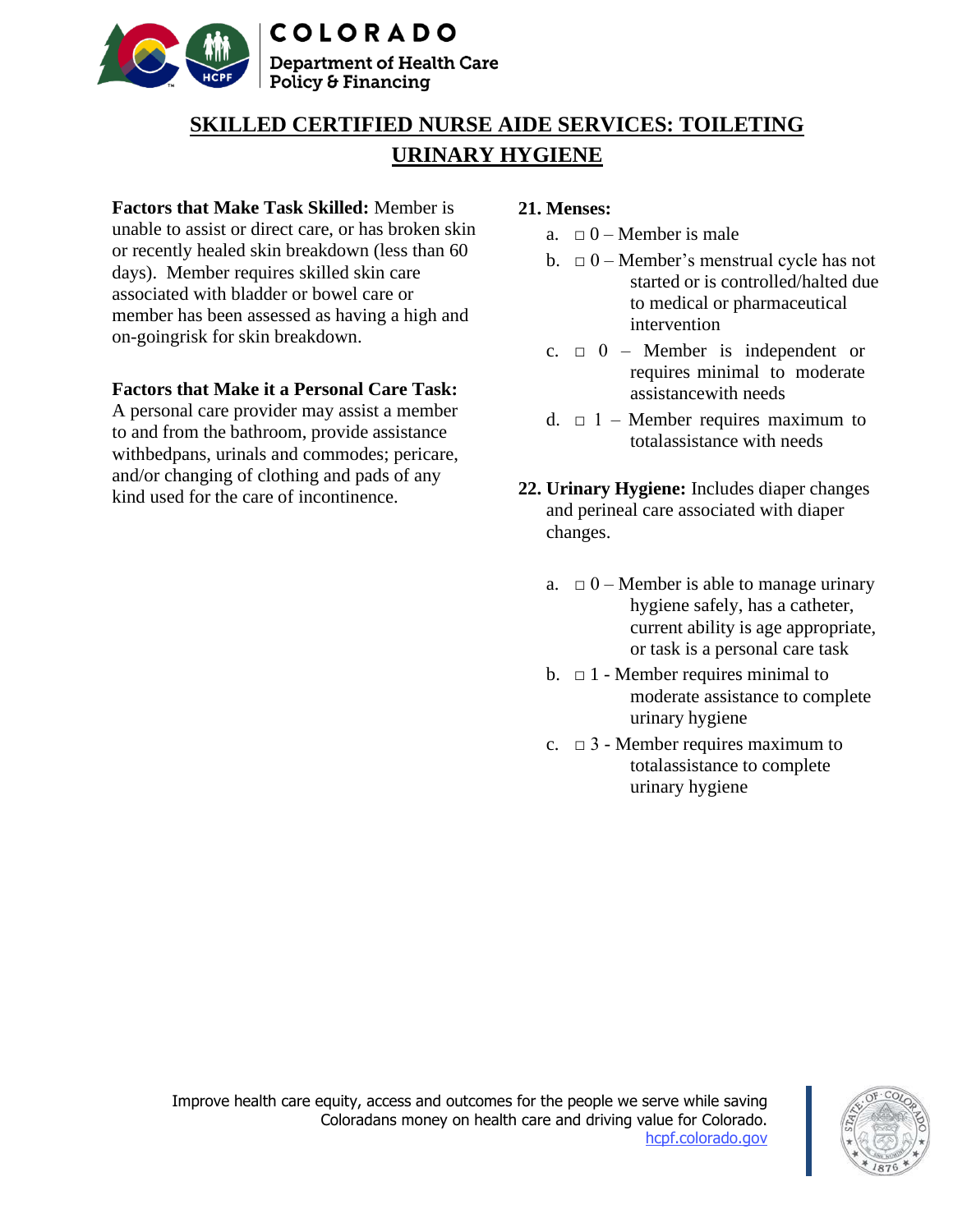

## **SKILLED CERTIFIED NURSE AIDE SERVICES: TRANSFER/ POSITIONING**

**Factors that Make Task Skilled:** The member isunable to communicate verbally, non-verbally or through other means and/or is not able to perform this task independently due to fragility of illness, injury or disability, temporary lack of mobility due to surgery or other exacerbation of illness, injury or disability. Positioning may include adjusting the member's alignment or posture in a bed, wheelchair, other furniture, assistive devices and/or Durable Medical Equipment that has been ordered by a qualified physician. This excludes positioning that is completed in conjunction with other activities of daily living.

#### **Factors that Make it a Personal Care Task:**

A personal care provider may assist a member withpositioning when the member is able to identify to that provider, verbally, non-verbally or through other means, when the position needs to be changed and only when skilled skin care, as previously described, is not required in conjunction with the positions. Positioning may include alignment in a bed, wheelchair, or other furniture.

#### **23. Positioning**.

- a.  $\Box$  0 Member is able to shift weight and reposition without assistance, current ability is age appropriate,or task is a personal care task
- b.  $\Box$  2 Member requires minimal to moderate assistance for repositioning
- c.  $\Box$  4 Member requires maximum to totalassistance for repositioning

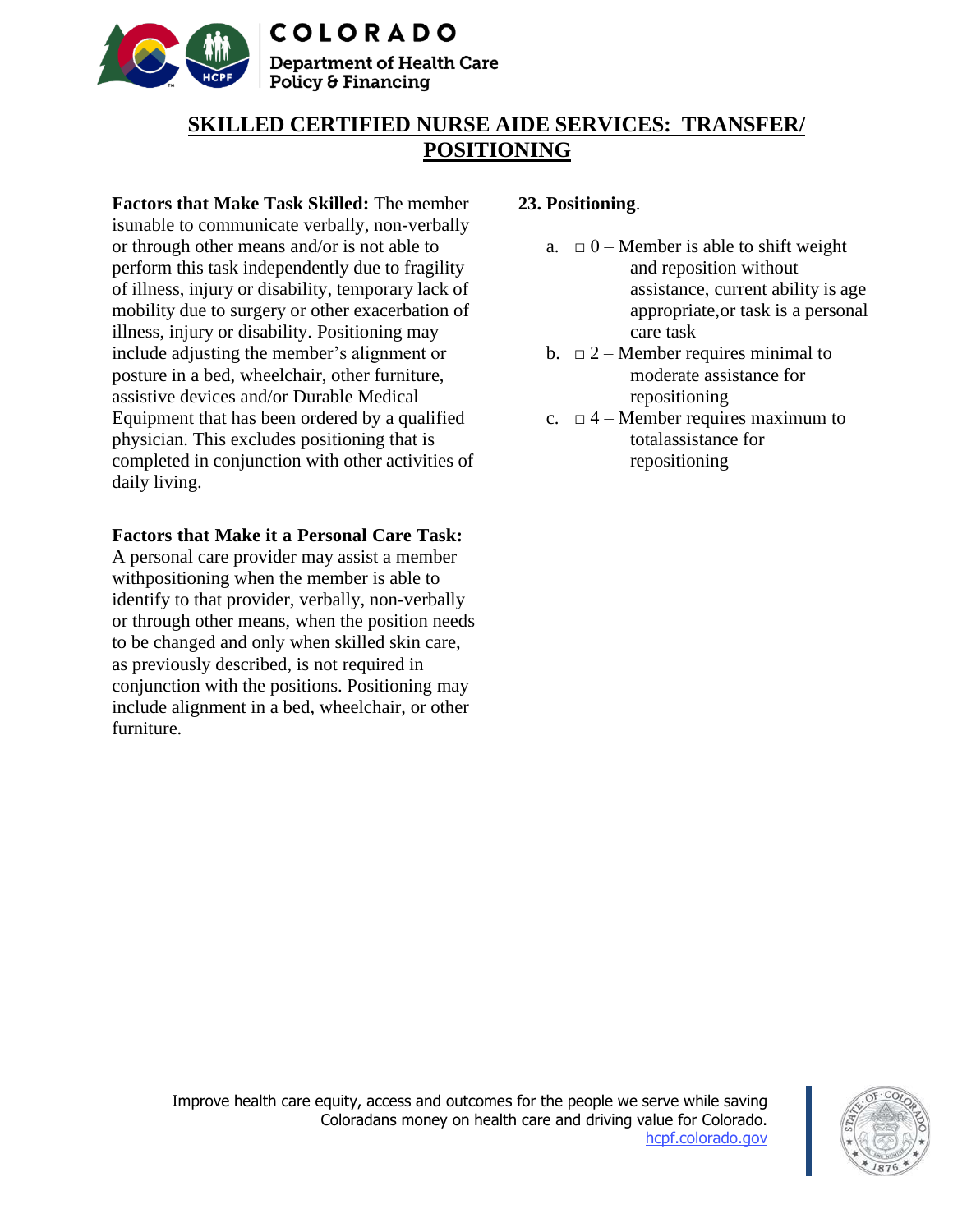

## **SKILLED CERTIFIED NURSE AIDE SERVICES: TRANSFERS/ POSITIONING**

**Factors that Make Task Skilled:** Transfers are considered skilled when a member is unable to communicate verbally, non-verbally or through other means and/or is not able to perform this task independently due to fragility of illness, injury or disability, temporary lack of mobility due to surgery and/or other exacerbation of illness, injury or disability. It is also considered a skilled task when the member lacks the strength and stability to stand and/or bear weight reliably, is not deemed independent in the use ofassistive devices and/or Durable Medical Equipment that has been ordered by a qualified physician. Transfers are also considered skilled when the member requires a mechanical lift for safe transfers. In order to transfer members via a mechanical lift, the CNA must be deemed competent in the particular mechanical lift used by the member.

#### **Factors that Make it a Personal Care Task:**

A personal care provider may assist with transfers only when the member has sufficient balance and strength to reliably stand, pivot and assist with the transfer to some extent. Adaptive and safety equipment may be used in transfers, provided that the member and Personal Care Provider are fully trained in the use of the equipment and the member, member's family member or guardian can direct the transfer step by step or a personal care provider is deemed competent in the specific transfer technique for the member. Adaptive equipment may include, but is not limited to, wheelchairs, tub seats and grabbars. Gait belts may be used in a transfer as a safety device for a personal care provider as long as the worker has been properly trained in its use. A personal care provider may assist the member's caregiver with transferring the member provided the member is able to direct and assist with the transfer.

#### **24. Transfers:**

- a.  $\Box$  0 Member is able to transfer independently, current ability is age appropriate, or task is a personal care task
- b.  $\Box$  3 Member is able to transfer with minimal to moderate assistance
- c.  $\Box$  6 Member is able to transfer with maximum to total assistance,this may include 1-2 adults and/or a mechanical lift

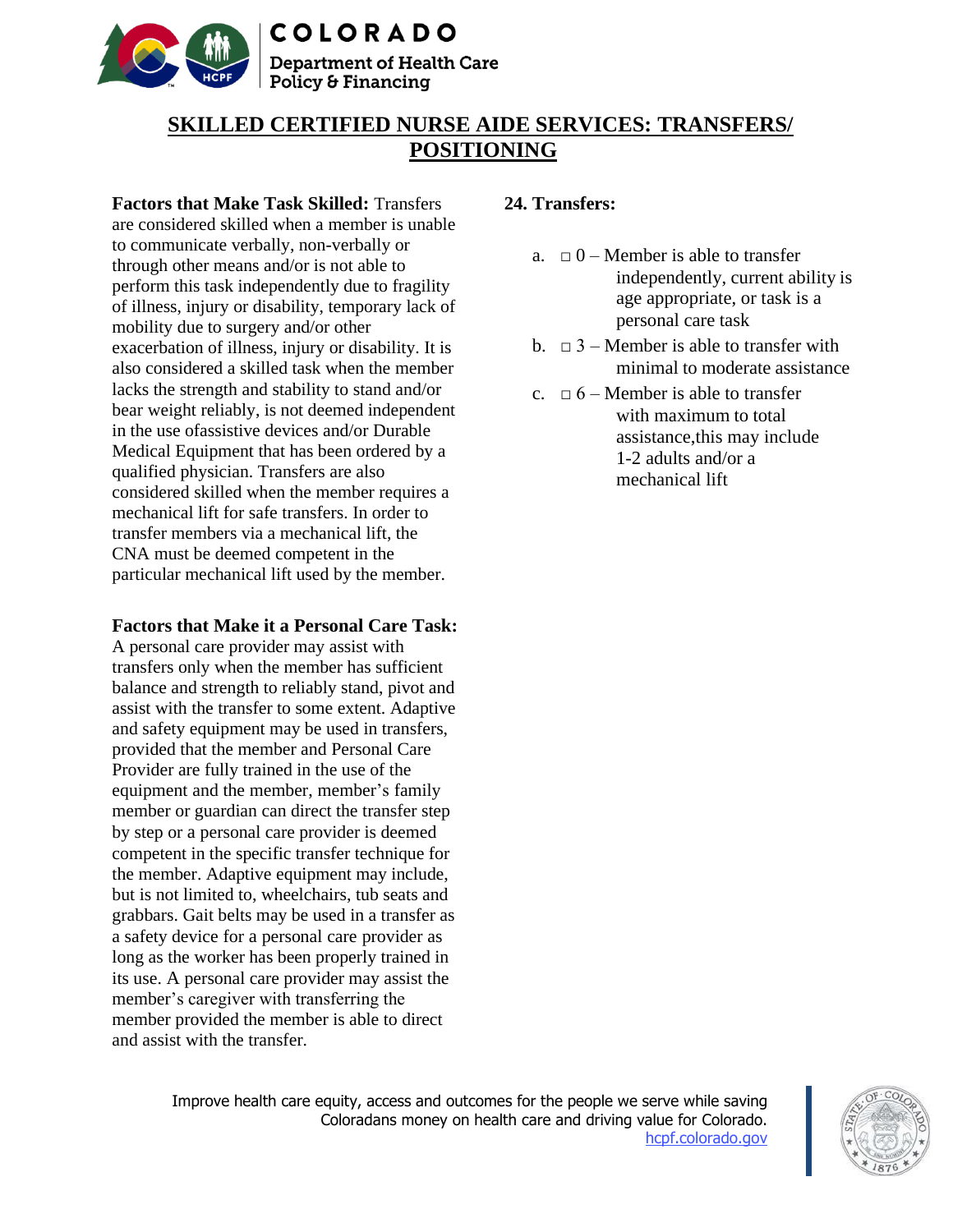

## **SKILLED CERTIFIED NURSE AIDE SERVICES: VITAL SIGNS**

#### **Factors that Make Task Skilled:** Vital

signs may be taken only as ordered by the member's nurse and/or the Plan of Care and shallbe reported to the nurse in a timely manner.

The CNA shall not provide any intervention without the nurse's direction and may only perform interventions that are within the CNA practice act and that, when necessary, the CNA has demonstrated competency in.

#### **Factors that Make it a Personal Care Task:** N/A

#### **25. Vital signs, physician ordered:**

- a.  $\Box$  0 Vital Signs not included in care plan
- b.  $\Box$  1 Care plan includes temperature, pulse, and respiratory rate with parameters for nurse and/or physician notification

#### **26. Vital signs, nurse ordered:**

- a.  $\Box$  0 Care plan does not include blood glucose and/or pulse oximetry
- b.  $\Box$  1 Care plan includes blood glucose and/or pulse oximetry performed by a CNA and reported to the member's nurse or physician as ordered on theplan of care

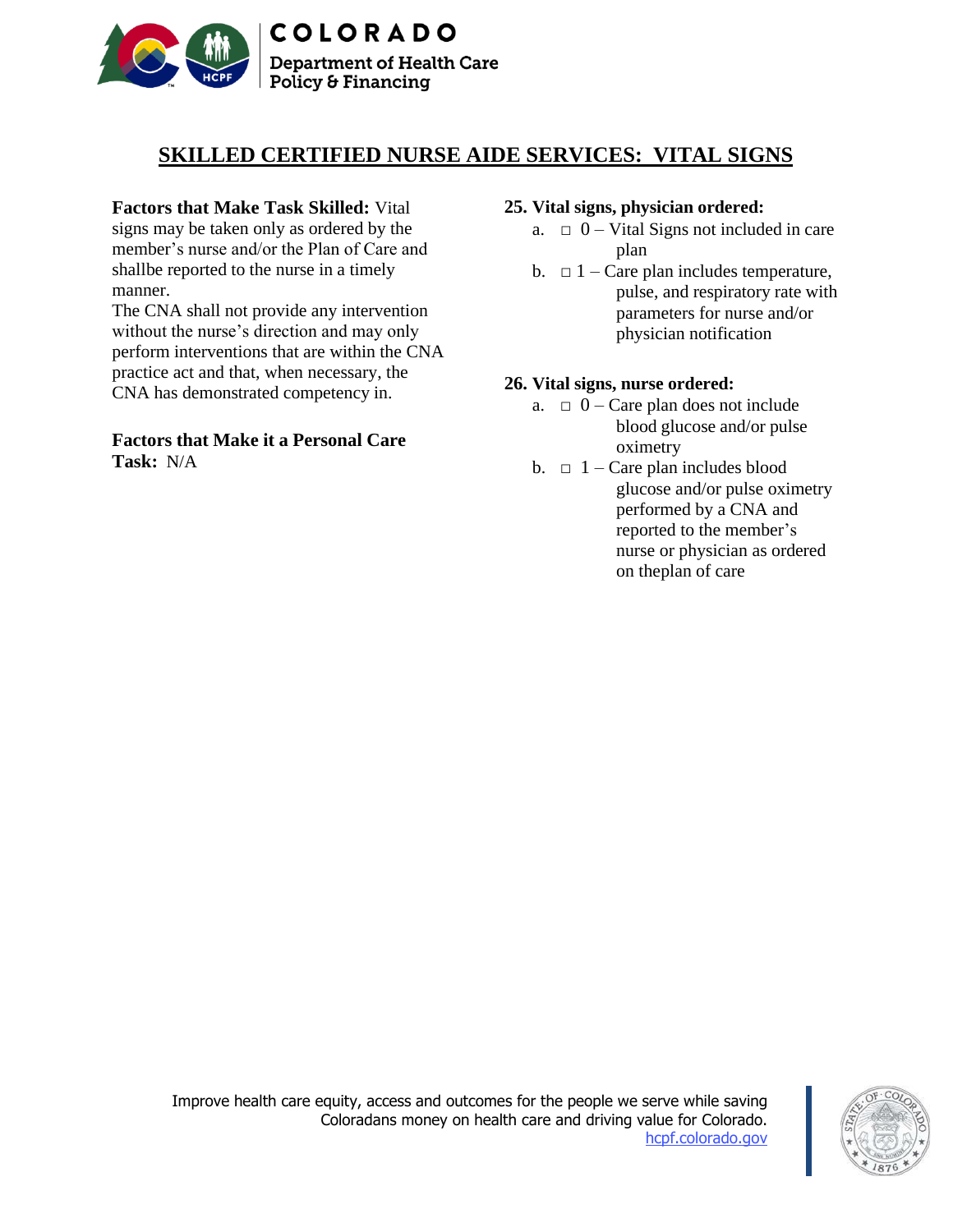

## **SECTION III: RN-LPN SERVICES**

**\*\*\* Complete these additional questions for members who need RN/LPN Services \*\*\***

## **MEDICATION ADMINISTRATION**

#### **1. Intravenous Medications. This includes flushing of the catheter:**

- a.  $\Box$  0 None
- b.  $\Box$  1 IV Medications infused as needed (PRN) (including Pain Medications)
- c.  $\square$  2 IV Medications infused monthly (including Pain Medications)
- d.  $\Box$  3 IV Medications infused more often than once a month (including Pain Medications)
- e.  $\Box$  4 IV Medications infused weekly (including Pain Medications)
- f.  $\Box$  6 IV Medications infused up to daily (including Pain Medications)
- g.  $\Box$  7 IV Medications infused multiple times daily (including Pain Medications)

#### **2. Intravascular Catheter Dressing Changes (may include clean or sterile dressings):**

- a.  $\Box$  0 Member does not have IV access, or IV dressing changes are not performed byHome Health
- b.  $\Box$  3 IV dressing is changed by the Home Health nurse less often than weekly
- c.  $\Box$  4 IV dressing is changed by the Home Health nurse weekly
- d.  $\Box$  5 IV dressing is changed by the Home Health nurse every 3 days

#### 3. **Member has medications that must be administered by a nurse (other than respiratory orIV medications)**:

- a.  $\Box$  0 No, member or his/her caregiver is independent with medication administration
- b.  $\Box$  1 Member needs assistance with medication administration occasionally and/orwhen the member's caregiver is not available
- c.  $\Box$  2 Member needs assistance with medication administration on a monthly basis
- d.  $\Box$  4 Member needs assistance with medication administration on a weekly basis
- e.  $\Box$  6 Member needs assistance with medication administration on a daily basis
- f.  $\Box$  7 Member needs assistance with medication administration multiple times daily

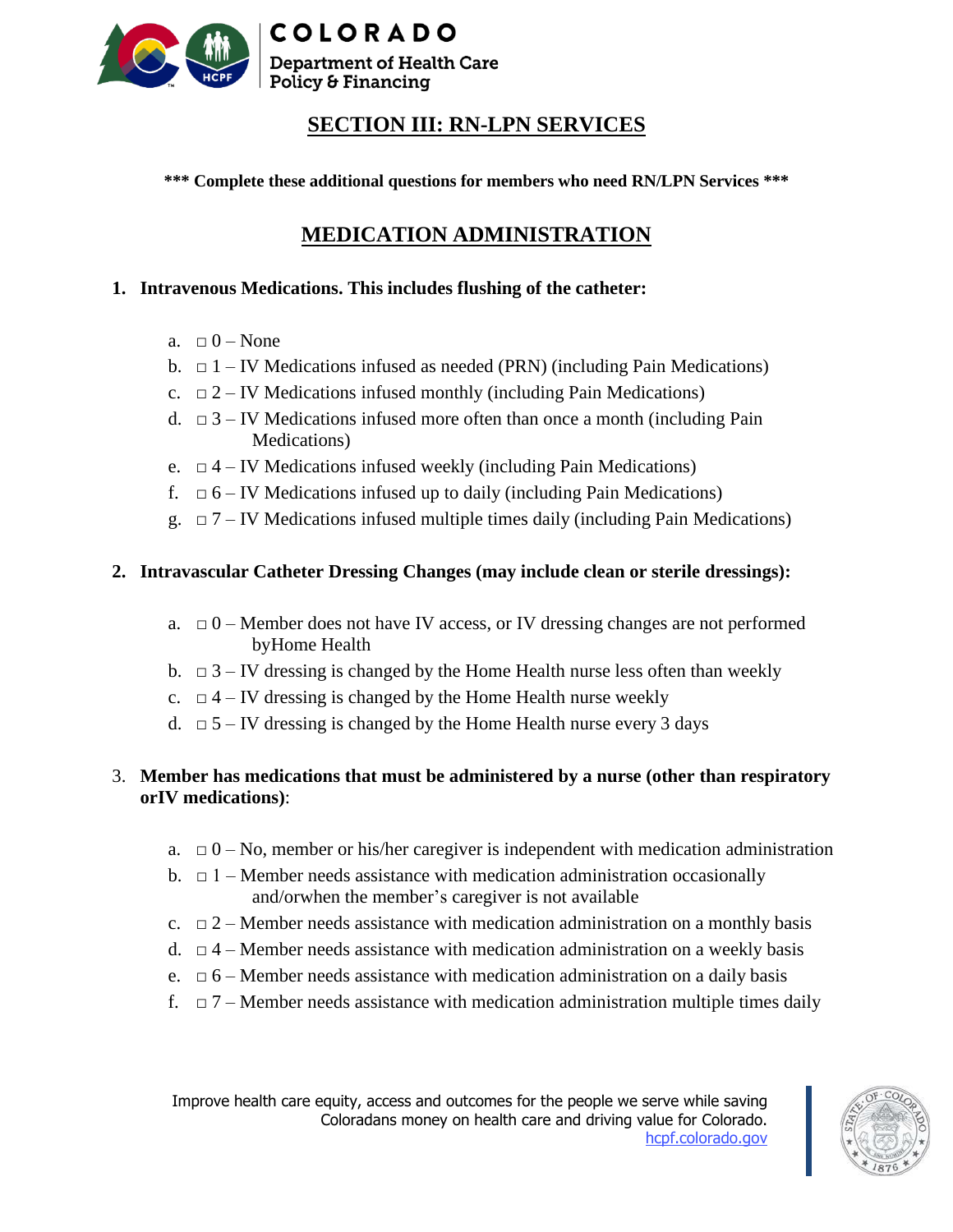

#### 4. **Pre-filled Medication Planner**:

- a.  $\Box$  0 No, member does require/use a medication planner or the member, his/her caregiveror a pharmacy sets up a medication planner
- b.  $\Box$  2 Member relies on Home Health nurse to fill a medication planner which is doneon a monthly basis
- c.  $\Box$  3 Member relies on Home Health nurse to fill a medication planner which is doneon a bi-weekly basis
- d.  $\Box$  4 Member relies on Home Health nurse to fill a medication planner which is doneon a weekly basis

## **ELIMINATION STATUS**

#### 5. **Catheter Status**:

- a.  $\Box$  0 Member does not have a urinary catheter or does not require nursing assistancewith the catheter
- b.  $\Box$  1 Member requires intermittent straight catheterization on an as needed basis
- c.  $\Box$  2 Member has an indwelling or suprapubic urinary catheter that must be changed atleast monthly
- d.  $\Box$  3 Member has an indwelling or suprapubic urinary catheter that must be changedmore often than monthly
- e.  $\Box$  6 Member requires intermittent straight catheterization on a daily basis
- f.  $\Box$  7 Member requires intermittent straight catheterization multiple times a day

#### 6. **Catheter/Bladder Irrigation**:

- a.  $\Box$  0 Member does not need catheter/bladder irrigation or does not require nursingassistance with irrigation
- b.  $\Box$  1 Member requires bladder irrigation on an as needed basis (as ordered by the MD)
- c.  $\Box$  2 Member requires bladder irrigation on a monthly basis
- d.  $\Box$  3 Member requires bladder irrigation more than once a month
- e.  $\Box$  4 Member requires bladder irrigation once a week

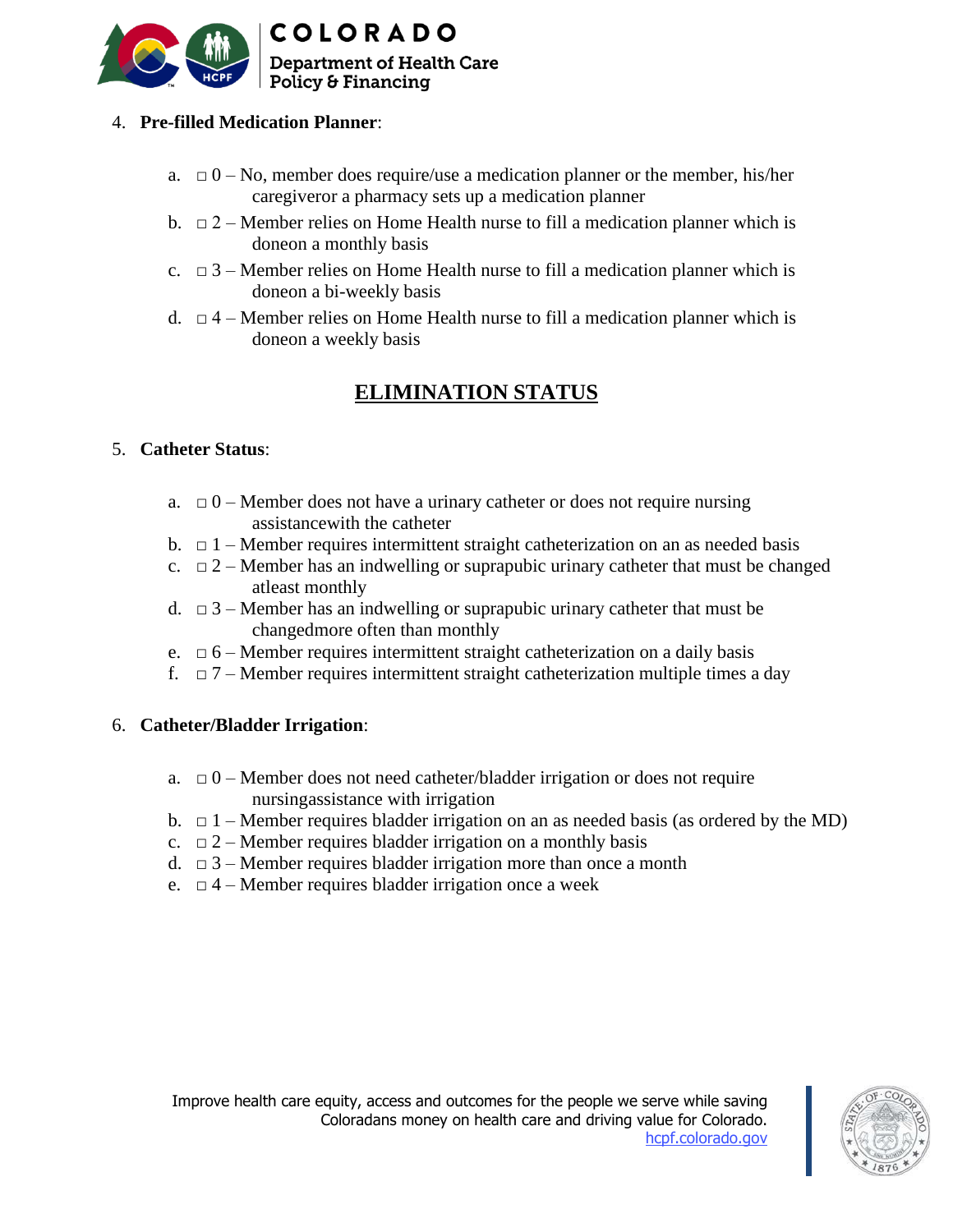

#### 7. **Peritoneal dialysis managed by the nurse**:

- a.  $\Box$  0 Member does not require Peritoneal Dialysis or does not require nursingassistance with Peritoneal Dialysis
- b.  $\Box$  1 Member requires nursing assistance with Peritoneal Dialysis on an as needed basis
- c.  $\Box$  2 Member requires nursing assistance with Peritoneal Dialysis at least monthly
- d.  $\Box$  3 Member requires nursing assistance with Peritoneal Dialysis more often thanmonthly
- e.  $\Box$  6 Member requires nursing assistance with Peritoneal Dialysis daily
- f.  $\Box$  7 Member requires nursing assistance with Peritoneal Dialysis more often than oncea day

#### 8. **Bowel Program performed by RN:**

- a.  $\Box$  0 No bowel program, task is completed by a CNA or no nursing intervention required
- b.  $\Box$  1 Bowel Program is provided by the nurse on an as needed basis
- c.  $\Box$  4 Bowel Program is provided by the nurse at least on a weekly basis
- d.  $\Box$  5 Bowel Program is provided by the nurse more than one day a week
- e.  $\Box$  6 Bowel Program is provided by the nurse every day

## **FEEDINGS**

#### 9. **Enteral G-Tube/J-Tube performed by RN:**

- a.  $\Box$  0 No enteral feeds, feedings are delegated to the CNA or member does not neednursing assistance with feeding
- b.  $\Box$  2 Member requires nursing assistance with feeding at least once a month
- c.  $\Box$  3 Member requires nursing assistance with feeding more often than monthly
- d.  $\Box$  4 Member requires nursing assistance with feeding at least weekly
- e.  $\Box$  6 Member requires nursing assistance with feeding daily
- f.  $\Box$  7 Member requires nursing assistance with feeding multiple times daily

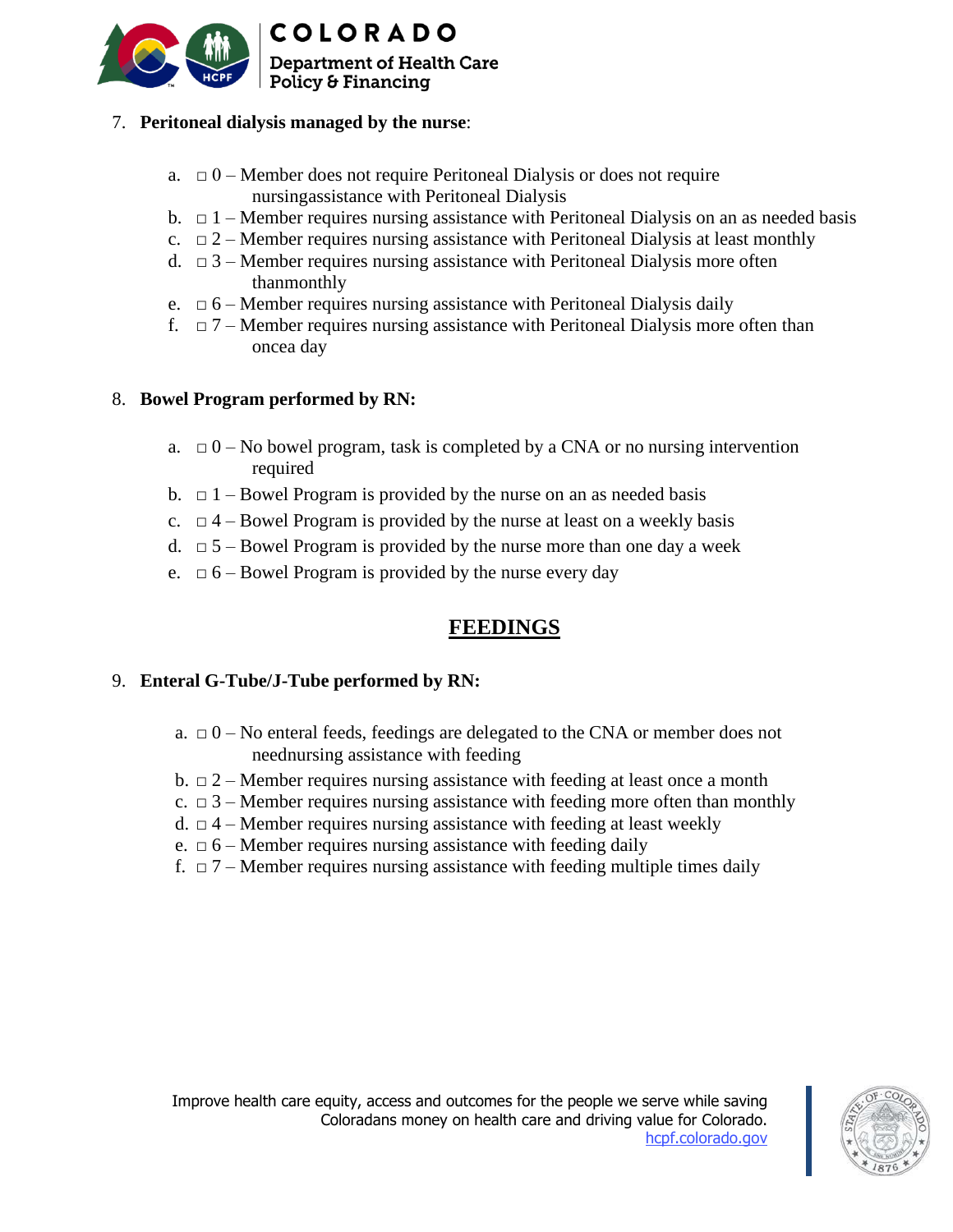

#### 10. **Failure to Thrive with Nursing Interventions:**

- a.  $\Box$  0 Member is not diagnosed with Failure to Thrive or member does not require nursingassistance for feeding issues
- $b. \Box 1$  Member needs nursing assistance/interventions related to Failure to Thrive PRN
- c.  $\Box$  2 Member needs nursing assistance/interventions related to Failure to Thrive at leastonce a month
- $d. \Box$  3 Member needs nursing assistance/interventions related to Failure to Thrive moreoften than monthly
- e.  $\Box$  4 Member needs nursing assistance/interventions related to Failure to Thrive at leastweekly
- f.  $\Box$  6 Member needs nursing assistance/interventions related to Failure to Thrive daily
- $g. \Box 7$  Member needs nursing assistance/interventions related to Failure to Thrivemultiple times daily

## **RESPIRATORY**

#### **11. Airway/Tracheostomy Care**: (includes tracheal, nasal and/or oral pharyngeal suctioning)

- a.  $\Box$  0 No Suctioning Required or nursing assistance is not required for suctioning
- b.  $\Box$  1 Member needs airway management or suctioning on an as needed basis
- c.  $\Box$  2 Member needs airway management or suctioning on a monthly basis
- d.  $\Box$  3 Member needs nursing assistance with respiratory care more often than monthly
- e.  $\Box$  4 Member needs nursing assistance with respiratory care at least weekly
- f.  $\Box$  6 Member needs nursing assistance with respiratory care daily
- g.  $\Box$  7 Member needs nursing assistance with respiratory care multiple times daily

#### 12. **Nebulizers administered by RN:**

- a.  $\Box$  0 Member does not use nebulizers or does not required skilled assistance with meds
- b.  $\Box$  1 Nebulizer treatment by the nurse PRN based on assessment
- c.  $\Box$  4 Regular nebulizer treatments by the nurse weekly
- d.  $\Box$  5 Regular nebulizer treatments by the nurse less often than daily
- e.  $\Box$  6 Regular nebulizer treatments by the nurse on a daily basis
- f.  $\Box$  7 Regular nebulizer treatments by the nurse multiple times a day



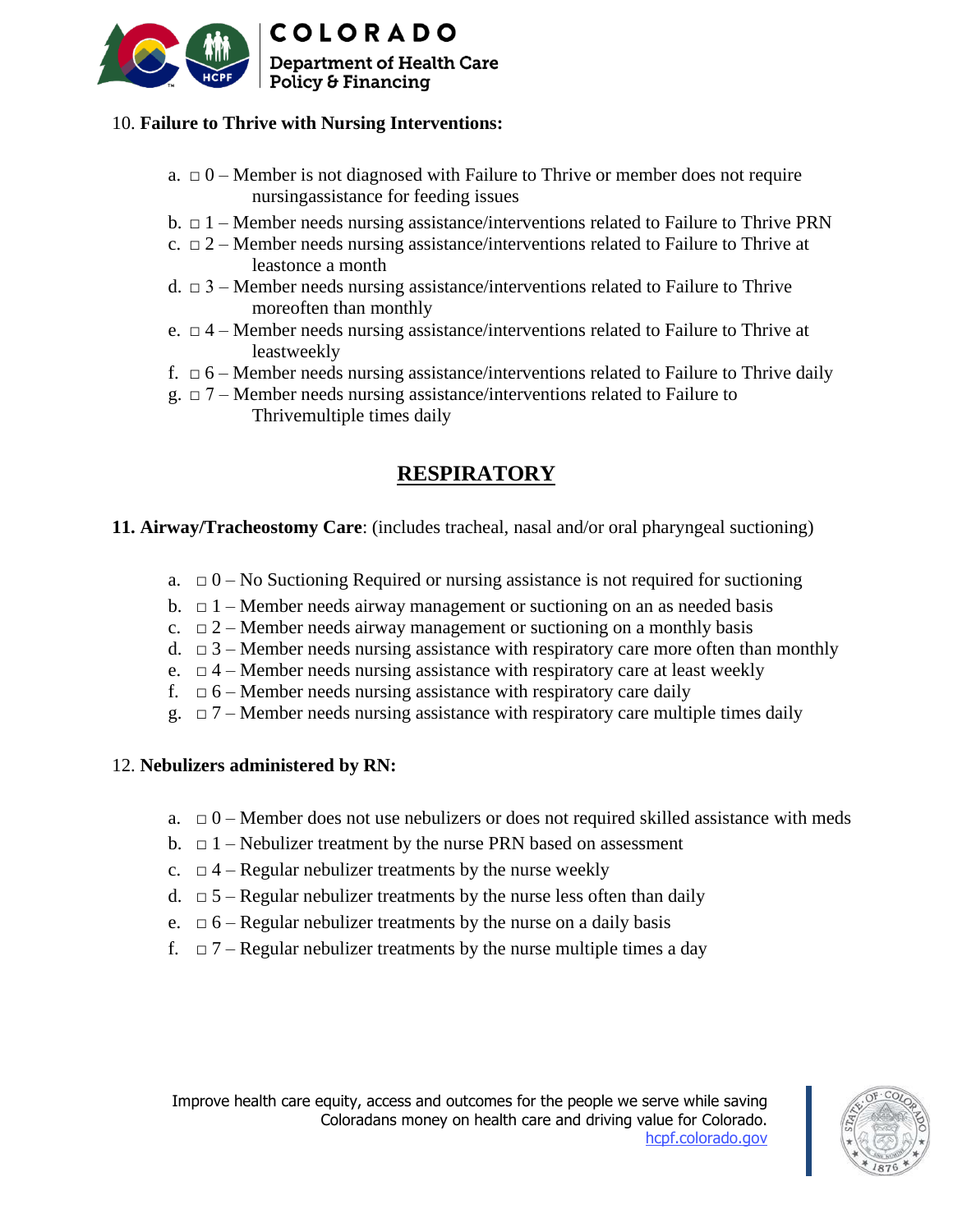

#### 13. **Chest Physiotherapy (CPT), HFCWO (High Frequency Chest Wall Oscillation) vest or Cough Assist administered by RN:**

- a.  $\Box$  0 The member does not receive CPT, vest treatments or cough assistance or themember does not require nursing assistance
- b.  $\Box$  1 CPT, vest treatments, or cough assist is ordered on an as needed basis
- c.  $\Box$  2 CPT, vest treatments, or cough assist is ordered or performed at least monthly
- d.  $\Box$  3 CPT, vest treatments, or cough assist is ordered or performed more than 1 month
- e.  $\Box$  4 CPT, vest treatments, or cough assist is ordered or performed at least weekly
- f.  $\Box$  5 CPT, vest treatments, or cough assist is ordered or performed more than once a week
- g.  $\Box$  6 CPT, vest treatments, or cough assist is ordered or performed at least daily
- h.  $\Box$  7 CPT, vest treatments, or cough assist is ordered or performed more than once a day

#### 14. **BiPAP/CPAP administered by RN:**

- a.  $\Box$  0 Member does not use BiPAP/CPAP or does not required skilled assistance
- b.  $\Box$  1 BiPAP/CPAP is ordered on an as needed basis
- c.  $\Box$  2 BiPAP/CPAP is ordered or performed at least monthly
- d.  $\Box$  3 BiPAP/CPAP is ordered or performed more than 1 month
- e.  $\Box$  4 BiPAP/CPAP is ordered or performed at least weekly
- f.  $\Box$  5 BiPAP/CPAP is ordered or performed more than once a week
- g.  $\Box$  6 BiPAP/CPAP is ordered or performed at least daily
- h.  $\Box$  7 BiPAP/CPAP is ordered or performed more than once a day

#### 15. **Ventilator**:

- a.  $\Box$  0 Member does not use ventilator or does not required skilled intervention
- b.  $\Box$  1 Ventilator Care is ordered on an as needed basis
- c.  $\Box$  2 Ventilator Care is ordered or performed at least monthly
- d.  $\Box$  3 Ventilator Care is ordered or performed more than 1 month
- e.  $\Box$  4 Ventilator Care is ordered or performed at least weekly
- f.  $\Box$  5 Ventilator Care is ordered or performed more than once a week
- g.  $\Box$  6 Ventilator Care is ordered or performed at least daily
- h.  $\Box$  7 Ventilator Care is ordered or performed more than once a day

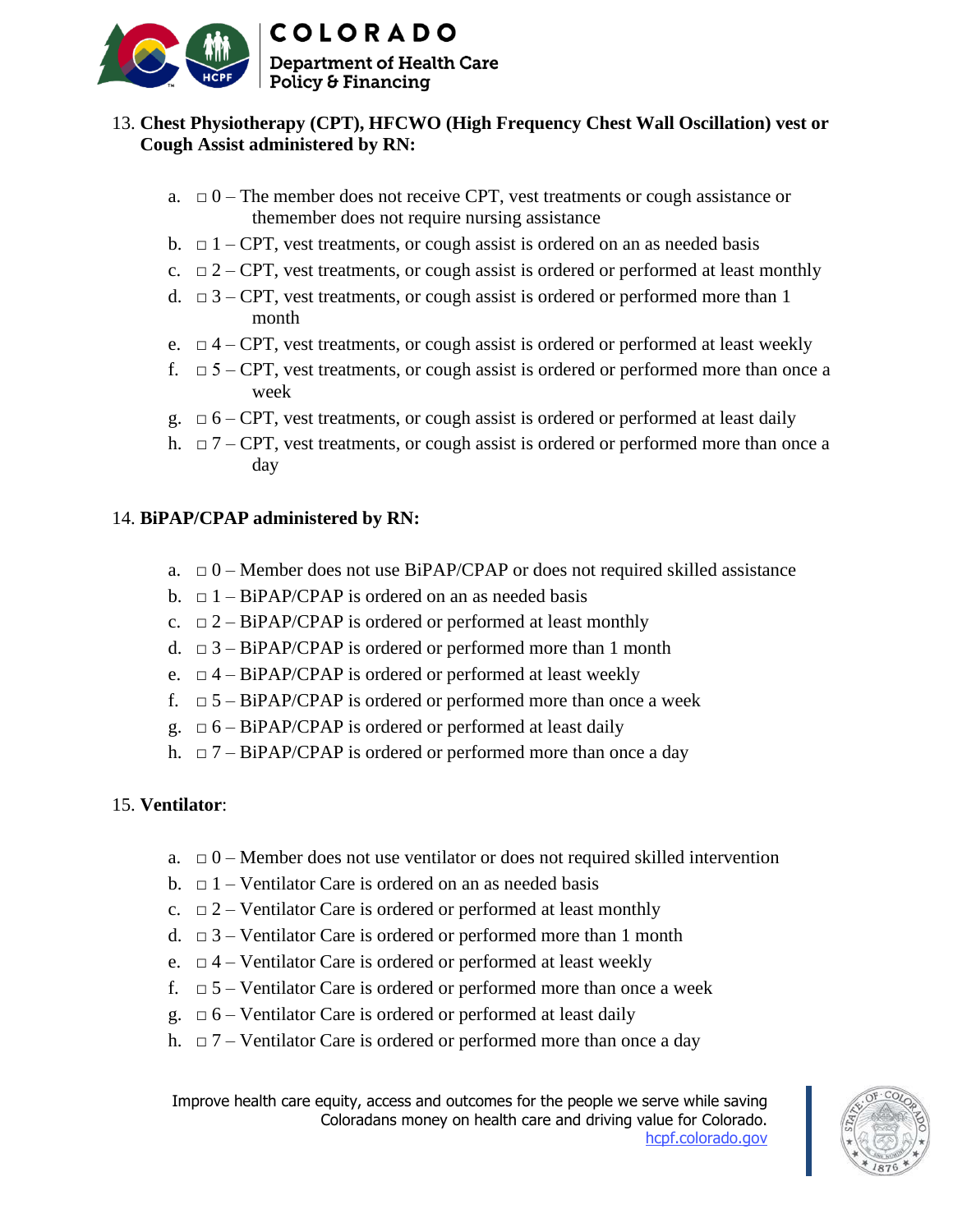

## **WOUND CARE**

#### 16. **Wounds/Dressings**:

- a.  $\Box$  0 Member does not have any wounds
- b.  $\Box$  1 Has wounds requiring dressing changes on an as needed basis
- c.  $\Box$  5 Has wounds requiring dressing changes less often than daily
- d.  $\Box$  6 Has wounds requiring daily dressing changes
- e.  $\Box$  7 Has wounds requiring dressing changes more than once a day

## **FOOT CARE**

#### 17. **Foot Care performed by RN:**

- a.  $\Box$  0 No foot care is ordered or nursing assistance is not needed
- b.  $\Box$  1 Foot Care is provided by the nurse and is performed on an as needed basis
- c.  $\Box$  2 Foot Care is provided by the nurse and is performed at least on a monthly basis
- d.  $\Box$  3 Foot Care is provided by the nurse and is performed at least on a twice a month
- e.  $\Box$  4 Foot Care is provided by the nurse and is performed on a weekly basis

## **LABORATORY – BLOOD DRAWS**

#### 18. **Routine Blood Draws**:

- a.  $\Box$  0 Member does not have any regular blood draws scheduled or labs are notcollected at the member's home
- b.  $\Box$  2 Member requires scheduled/routine blood draws as ordered up to 1 time a month
- c.  $\Box$  4 Member requires scheduled/routine blood draws more than once a month
- d.  $\Box$  6 Member requires scheduled/routine blood draws daily
- e.  $\Box$  7 Member requires scheduled/routine blood draws more than once a day

### **TELEHEALTH SERVICES**

#### 19. **Telehealth Services**:

- a.  $\Box$  0 Member does not receive telehealth monitoring
- b.  $\Box$  1 Member receives telehealth monitoring with interventions provided as needed
- c.  $\Box$  4 Member receives telehealth monitoring with regular interventions required

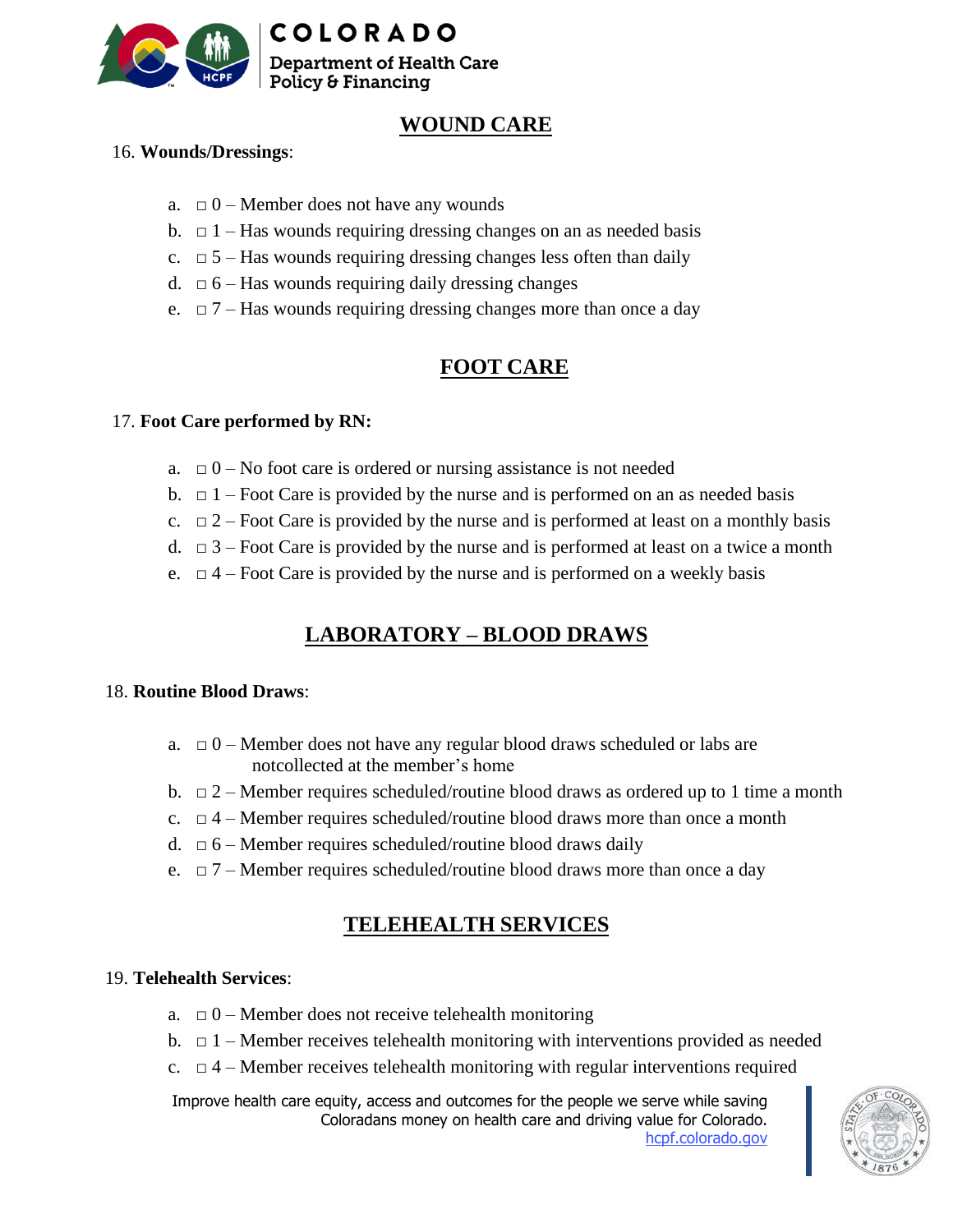

**This page has been left blank intentionally**

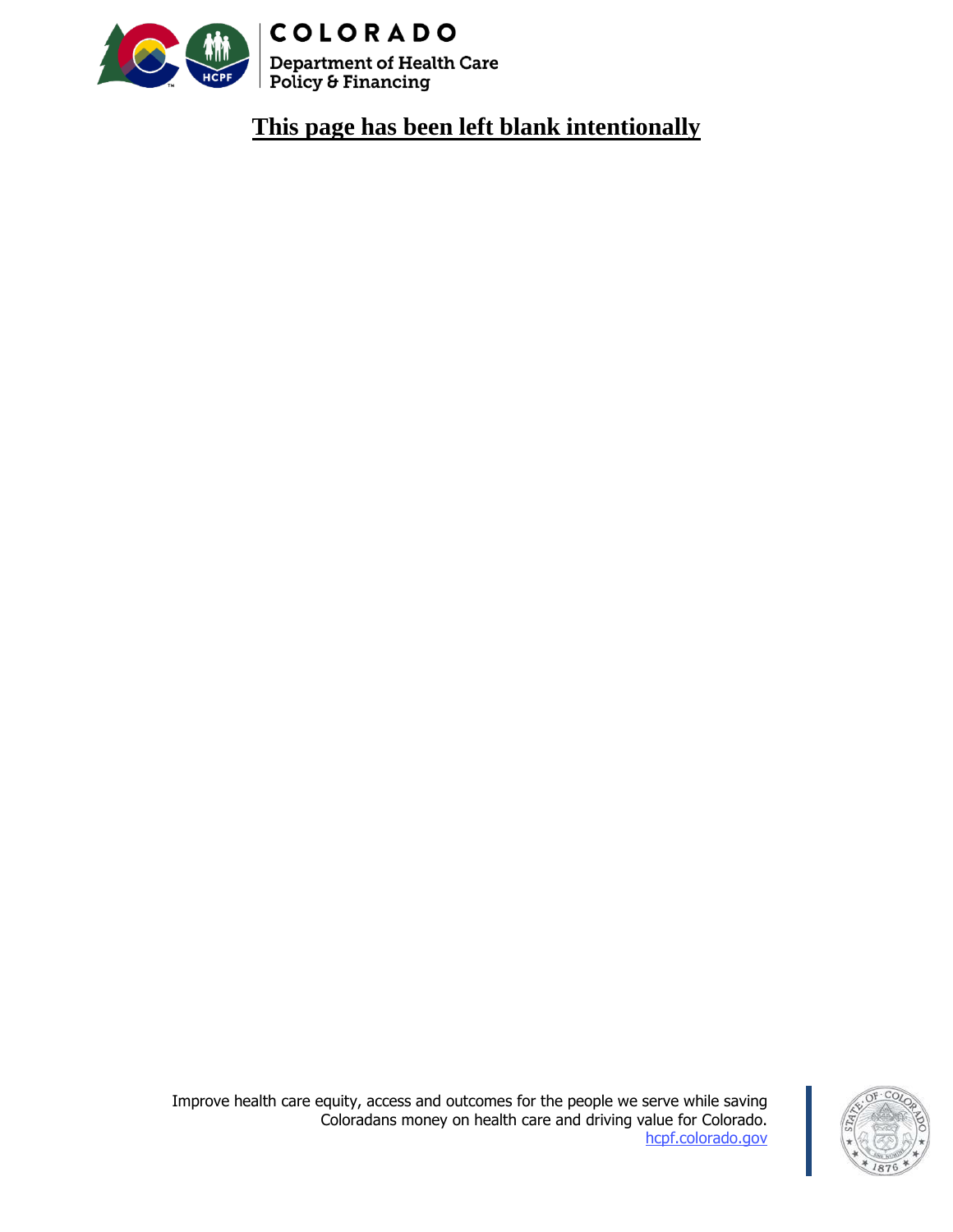

# **PEDIATRIC ASSESSMENT TOOL SCORING:**

# **Modifier A:**

| Score:  | Time:      |
|---------|------------|
|         | 30 Minutes |
| $5 - 8$ | 60 Minutes |
|         | 90 Minutes |

## **Modifier B:**

| Score: | Time:      |
|--------|------------|
| - 8    | 30 Minutes |
|        | 60 Minutes |

# **CNA Skilled Care Tasks:**

| Score:    | Time:         |
|-----------|---------------|
| $0 - 4$   | 0 Hour        |
| $5 - 11$  | Up to 1 Hour  |
| $12 - 18$ | Up to 2 Hours |
| $19 - 25$ | Up to 3 Hours |
| $26 - 35$ | Up to 4 Hours |
| $36 - 45$ | Up to 5 Hours |
| $46 - 55$ | Up to 6 Hours |
| $56 - 65$ | Up to 7 Hours |
|           | Up to 8 Hours |

| <b>Modifier A</b><br>Time: |  |
|----------------------------|--|
| <b>Modifier B</b><br>Time: |  |
| <b>CNA Task</b><br>Time:   |  |
| <b>Total Time:</b>         |  |

**\*\* Note: The PAT assumes the member is only receiving Home Health services and does nottake into account other activities, programs or services that the member receives during a day,such as, but not limited to: para-services in the school, outpatient or home health therapies, behavioral interventions, and private duty nursing. Agencies are required to create a care plan that can delivered around these other services and only request the time that Home Health CNA can provide.**